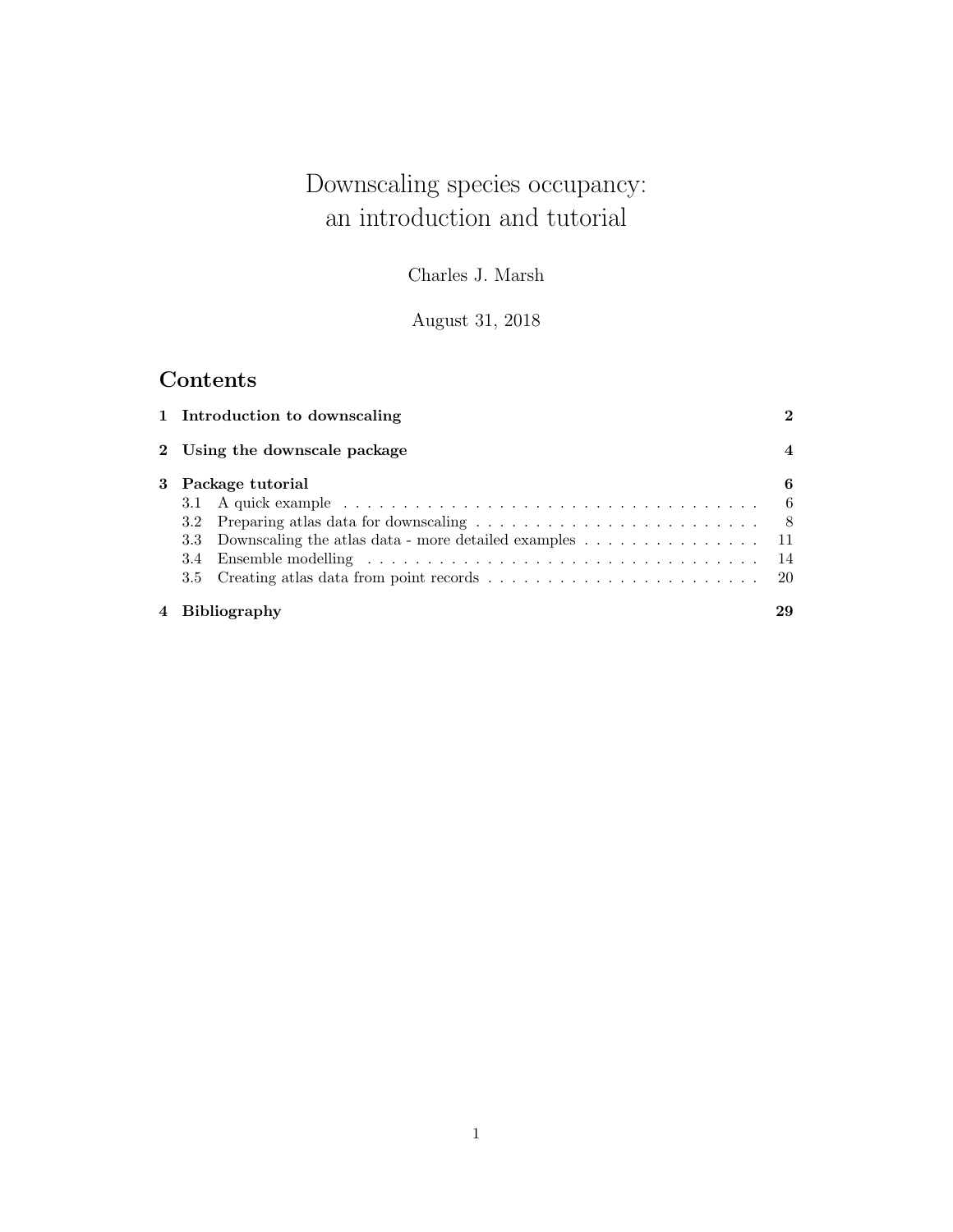### <span id="page-1-0"></span>1 Introduction to downscaling

In order to assess and manage the status of a species we need to know the abundance of individuals in the population(s) and their changes over time. For the vast majority of species this information is unobtainable, however one important proxy of true abundance and extinction risk is the area occupied by the species. For example, the area of occupancy (AOO) is a littleused measure of conservation status in the IUCN red list (IUCN 2014). Although easier to estimate than true abundance, the difficulty in estimating AOO lies in the extensive sampling required across the full range of the species at a grain size sufficiently fine to give meaningful estimates. For the majority of species this is still impractical or unfeasible at these grain sizes leaving a large number of unsampled cells and therefore false absences. However, as we estimate occupancy at increasing grain sizes we increase our confidence in our presence-absence predictions. Such coarse-grain atlas data, generally generated from opportunistic recording over extended periods of time, are much more widely available. However, at such coarse grain sizes we also lose resolution in our status estimates as occupancies at large grain sizes are less closely correlated with true abundance (Hartley and Kunin 2003).

A solution is to employ the occupancy-area relationship (OAR); the increase in the area occupied by a species as grain size increases (Kunin 1998). If the relationship can be described at these coarser grain sizes where confidence is high, then we can extrapolate to predict occupancy at the fine grain sizes more closely related to the true abundance and conservation status.

Many models have been proposed to describe this geometric relationship, and it appears that no one model consistently provides the best predictions (Azaele et al. 2012, Barwell et al. 2014, Groom et. al. 2018). This package provides functions for ten commonly applied model: Nachman, power law, logistic, poisson, negative binomial, generalised negative binomial, improved negative binomial, finite negative binomial, Thomas and Hui models. The Hui model (Hui et al. 2006, 2009) is unique in that it only requires data from a single spatial scale but does require the spatial relationships (i.e. cell coordinates) of all cells. The other nine models require the occupancies at multiple grain sizes. The package then attempts to optimise the model parameters to fit the occupancy data in log-log space. Once each model is parameterised the relationships are extrapolated to estimate occupancy at finer grain sizes.



<span id="page-1-1"></span>Figure 1: "Upraining" of atlas data at a 10km cell width to 20km, 40km and 80 km. As the grain size is increased occupancy also increases.

As well as the fitting, prediction and plotting of the downscaling models, the package also contains functions for preparing coarse-scale data ("upgraining"; fig. [1\)](#page-1-1). The tutorial vignette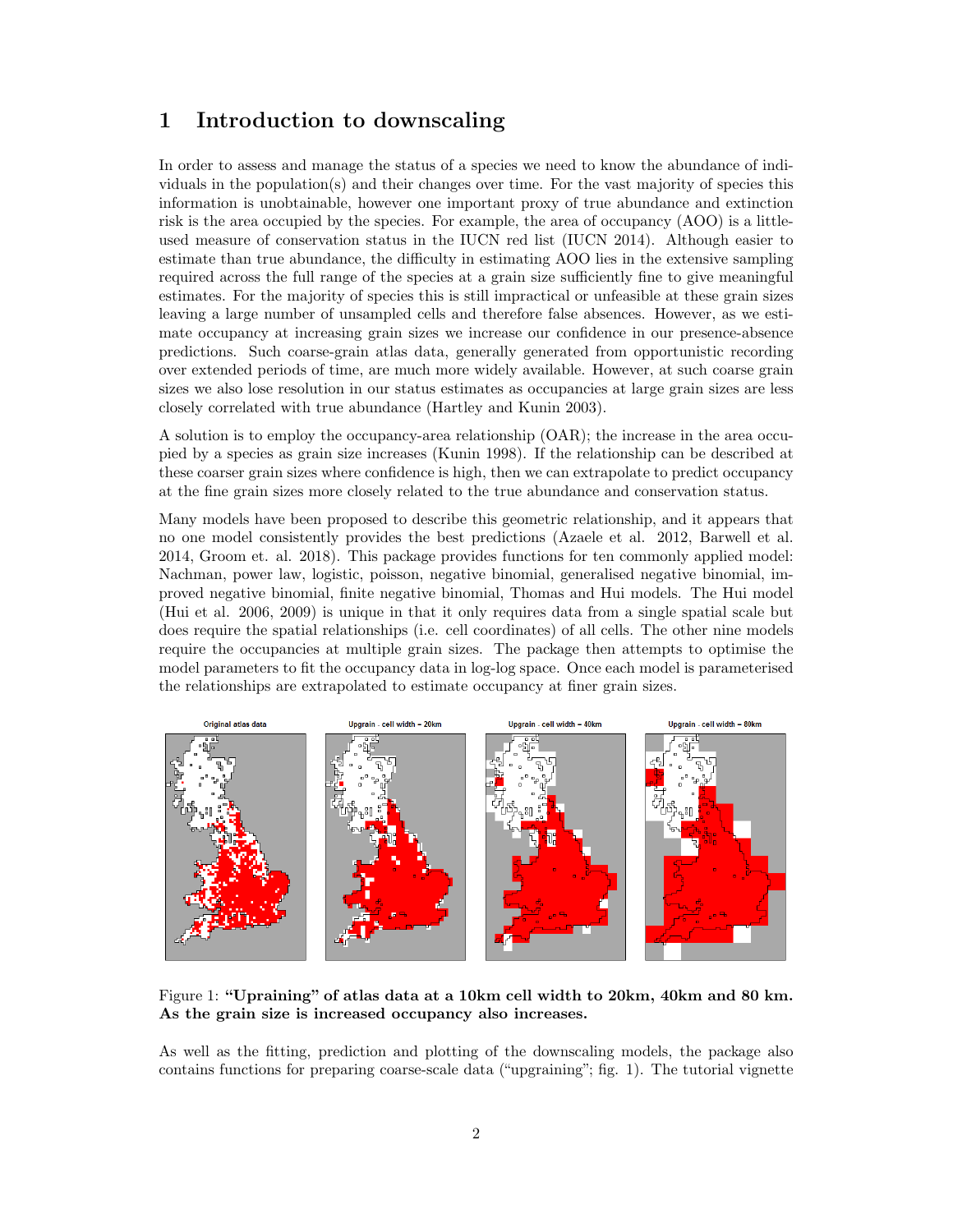"Upgraining atlas data for downscaling: threshold selection using upgrain.threshold" provides an overview of the different methods for achieving this.

#### vignette("Upgraining", package = "downscale")

For downscaling it is important to check the data for the scale of saturation and endemism. The scale of saturation is the grain size where all cells are occupied (fig. [2a](#page-2-0)) i.e. the proportion of  $occupancy = 1$ . The scale of endemism is the grain size where all presences occur in a single cell [\(2b](#page-2-0)). All data above these grain sizes should be discarded as they provide no further information for modelling the occupancy-area curve. The downscale functions will automatically set these occupancies to NA for modelling purposes, but this may lead to insufficient scales (less than three) remaining for modelling.



<span id="page-2-0"></span>Figure 2: Occupancy-area relationships (OAR) for two species showing a) the scale of saturation (the grain size at which all cells are occupied) and b) the scale of endemism (the scale at which only one cell is occupied).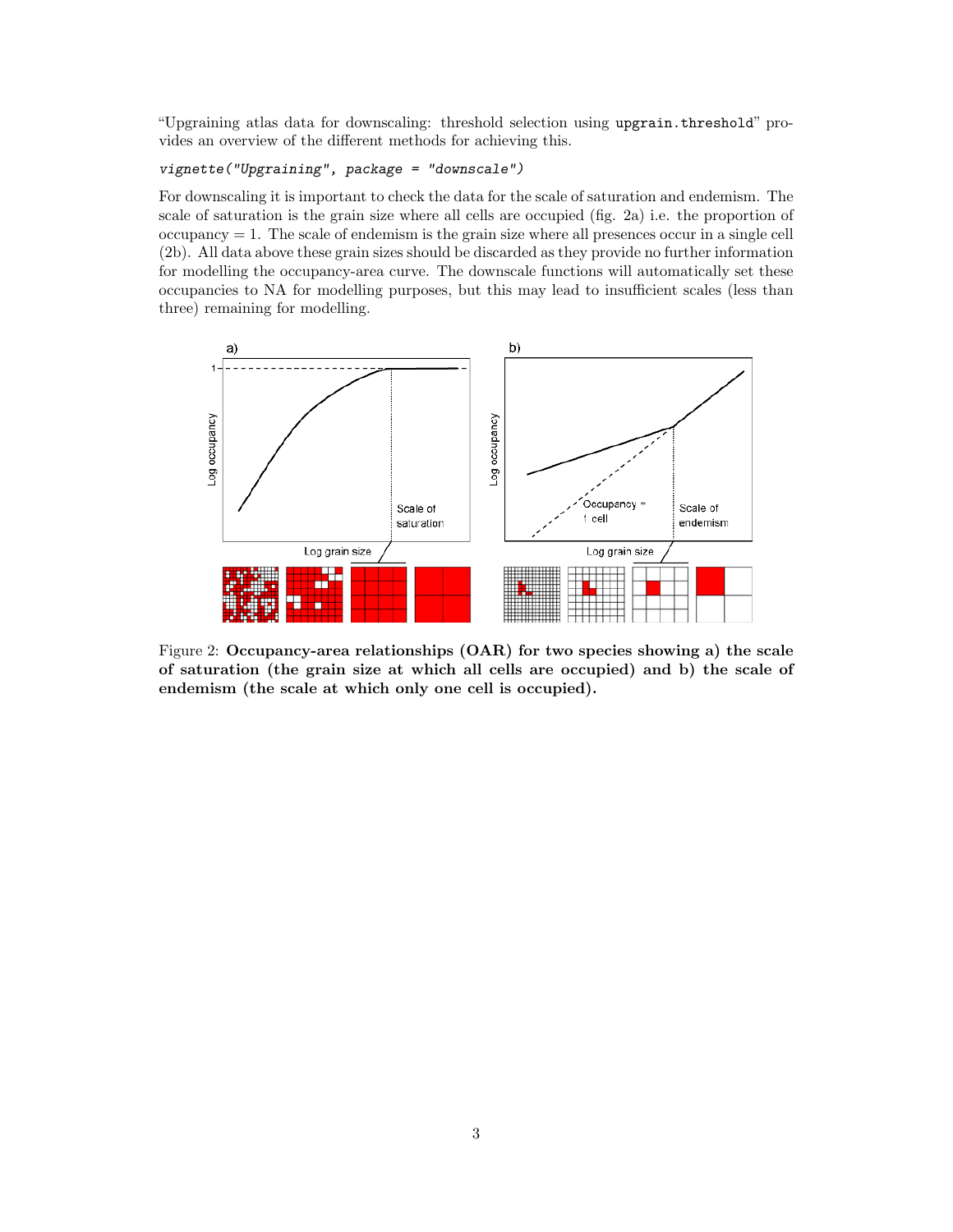# <span id="page-3-0"></span>2 Using the downscale package

The general flow of the downscale package is presented in fig. [3.](#page-3-1) The package is based around seven user functions: upgrain.threshold, upgrain, downscale, predict, hui.downscale, plot, and ensemble.downscale. Ten downscaling models are available (Nachman, power law, logistic, poisson, negative binomial, generalised negative binomial, improved negative binomial, finite negative binomial, Thomas and Hui models). Details of all models can be found in the help files, and in the supplementary information of Barwell et al. 2014.

The user may input three types of data:

- 1) A data frame with columns for grain sizes (cell area) and occupancies in that order;
- 2) A data frame of cell coordinates and presence-absence data (presence  $= 1$ ; absence  $= 0$ ). Column names must be "lon", "lat", and "presence" in that order;
- 3) A raster layer of presence-absence data (presence  $= 1$ ; absence  $= 0$ ; no data  $= NA$ ).



<span id="page-3-1"></span>Figure 3: Structure of the downscale package showing the flow between the seven functions (yellow) and the three output object classes (orange). Black arrows represent the input of raw data of three types: a raster layer of presence-absence data, a data frame of cell coordinates and presence-absence for each cell, and a data frame of occupancies at coarse-grain sizes. Yellow arrows are where the output of one function may be used as the input for the next function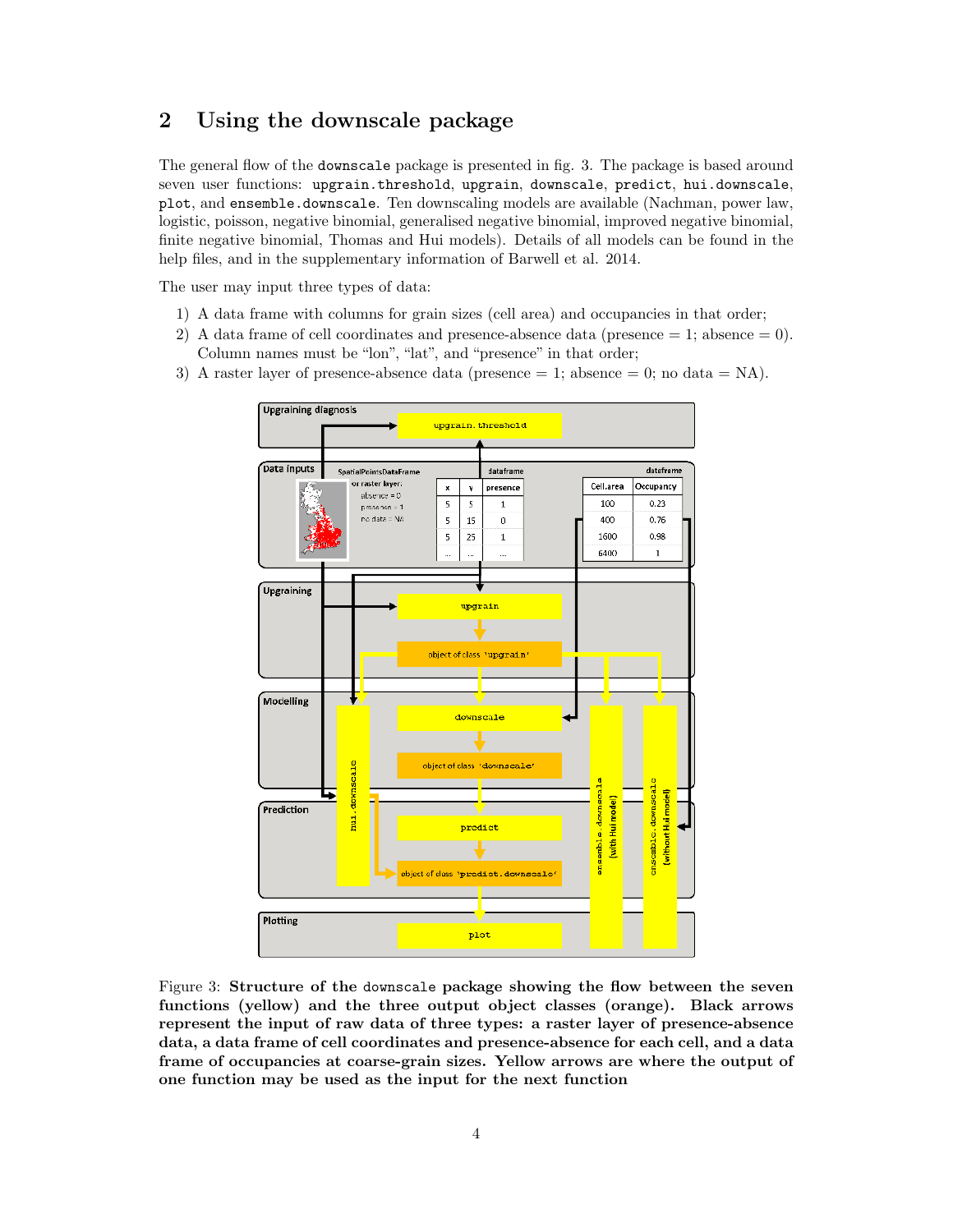To carry out downscaling with the Hui model (Hui et al. 2006, 2009) or upgraining of atlas data (and exploration of upgraining thresholds) then the input data must be of type 2 or 3. The table below shows the functions to use to achieve desired objectives with regards to input data. In all cases upgrain.threshold can be used to explore thresholds for upgrain.

| Input data type                | Objective                   | <b>Function flow</b>             |
|--------------------------------|-----------------------------|----------------------------------|
| Data frame of cell areas       | Downscale                   | downscale $\Rightarrow$          |
| and occcupancies               | (excluding Hui model)       | predict $\Rightarrow$            |
|                                |                             | plot                             |
| Data frame of cell coordinates | Downscale                   | upgrain $\Rightarrow$            |
| and presence-absence data      | (excluding Hui model)       | downscale $\Rightarrow$          |
|                                |                             | predict $\Rightarrow$            |
|                                |                             | plot                             |
| Raster layer of presence-      | Downscale                   | upgrain $\Rightarrow$            |
| absence data                   | (excluding Hui model)       | downscale $\Rightarrow$          |
|                                |                             | predict $\Rightarrow$            |
|                                |                             | plot                             |
| Data frame of cell coordinates | Downscale                   | $(\texttt{upgrain} \Rightarrow)$ |
| and presence-absence data      | (including Hui model)       | hui.downscale $\Rightarrow$      |
|                                |                             | plot                             |
| Raster layer of presence-      | Downscale                   | $(\mathtt{upgrain} \Rightarrow)$ |
| absence data                   | (including Hui model)       | hui.downscale $\Rightarrow$      |
|                                |                             | plot                             |
| Data frame of cell areas       | Ensemble modelling          | ensemble.downscale               |
| and occcupancies               | (excluding Hui model)       |                                  |
| Data frame of cell coordinates | Ensemble modelling          | upgrain $\Rightarrow$            |
| and presence-absence data      | with or without Hui model)  | ensemble.downscale               |
| Raster layer of presence-      | Ensemble modelling          | upgrain $\Rightarrow$            |
| absence data                   | (with or without Hui model) | ensemble.downscale               |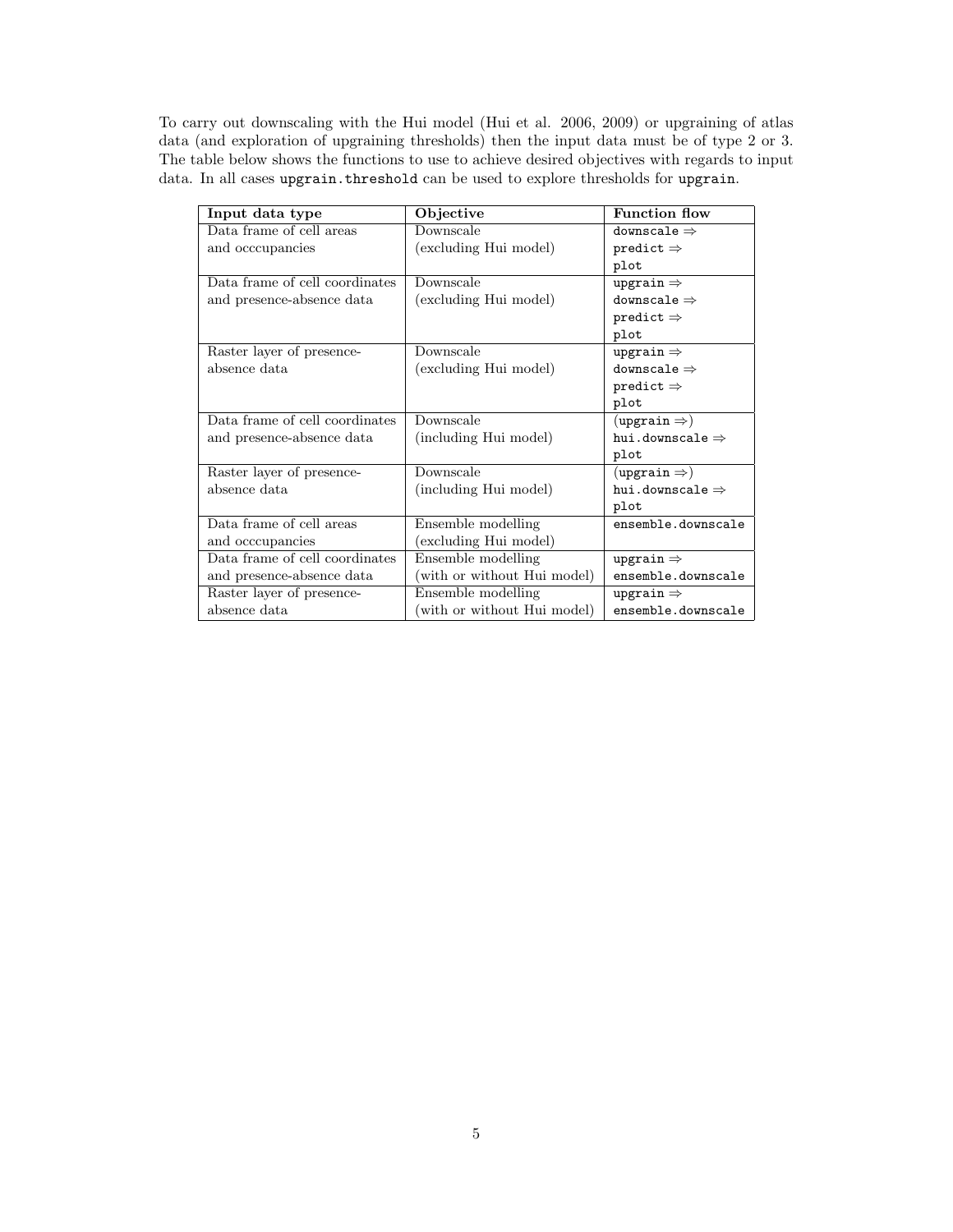# <span id="page-5-0"></span>3 Package tutorial

First, we must download the downscale package from CRAN if not already done so.

install.packages("downscale")

Then load in the library

library("downscale")

#### <span id="page-5-1"></span>3.1 A quick example

We will start with the simplest example of using the downscaling package, where we already have occupancy data across a number of grain sizes. We first create some imaginary data; a data frame where the first column are the cell areas (grain size) and the proportion of occupancy as the second column:

```
occupancy <- data.frame(Cell.area = c(100, 400, 1600, 6400),
                       Dccupancy = c(0.23, 0.56, 0.87, 1)
```
Now we use downscale to estimate the model parameters for the logistic model to the data. Note: for this type of data input we must also specify the extent (the total area over which occupancy has been measured) which is necessary for converting the modelled proportion of occupancies to area of occupancy (AOO) later on. In this imaginary data we will set extent to be  $320000 \text{ km}^2$ :

```
## fit logistic model to observed data using downscale
logis.mod <- downscale(occupancies = occupancy,
                    model = "Logis",extent = 320000)
## this creates an object of class 'downscale'
logis.mod
$model
[1] "Logis"
$pars
         C z
0.002014927 1.083725424
$observed
 Cell.area Occupancy
1 100 0.23
2 400 0.56
3 1600 0.87
4 6400 1.00
$extent
[1] 320000
attr(,"class")
[1] "downscale"
```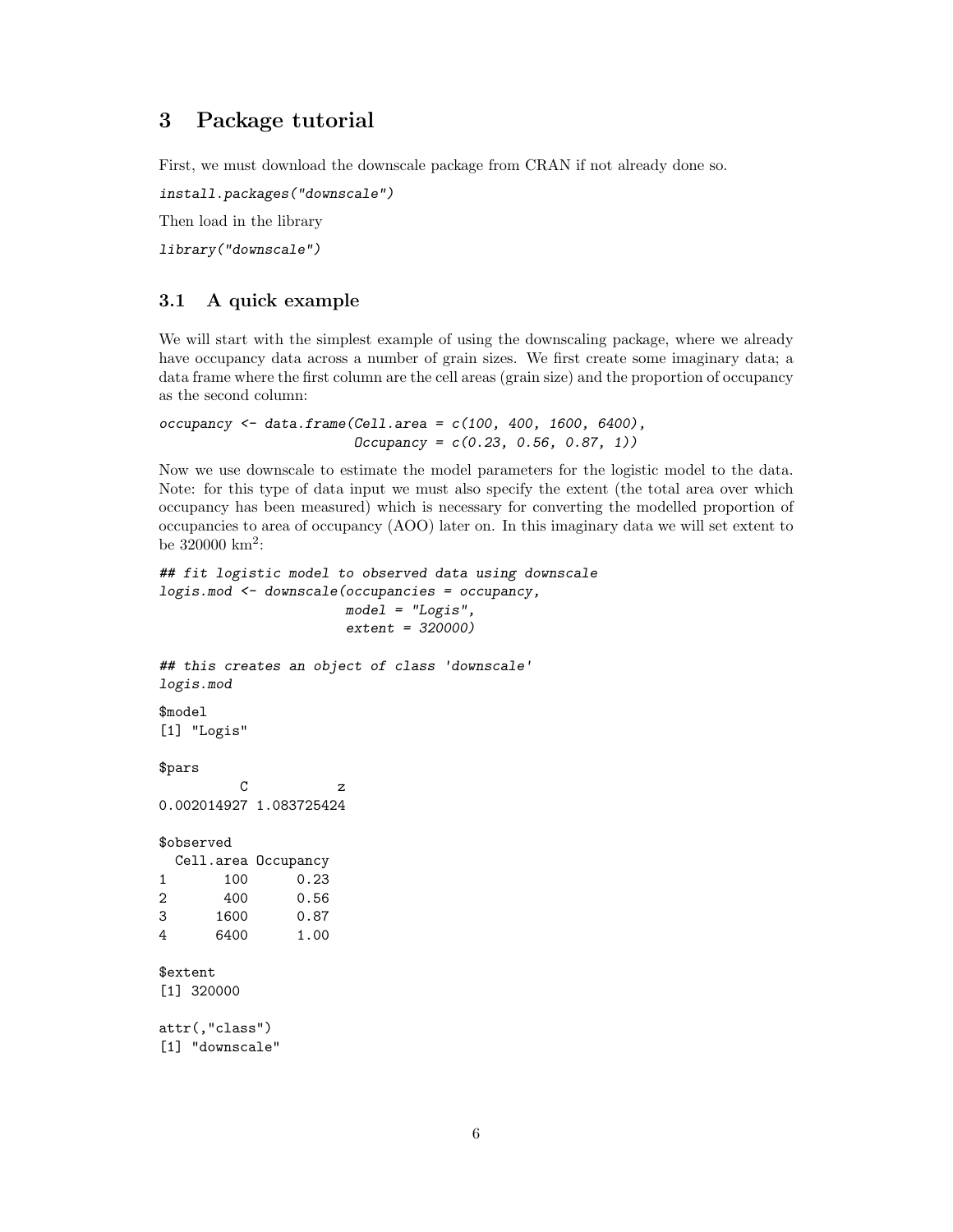The downscale function has estimated best-fit parameters of 0.00201 for C and 1.0837 for z for the logistic model. We then take these parameters from the 'downscale' object to extrapolate the fitted logistic function to predict occupancies at finer grain sizes. We will first create a vector of grain sizes (cell area) to predict. If we include the original cell sizes used for modelling we can also observe the model fit.

## new grain sizes to predict areas.pred <- c(1, 2, 5, 25, 100, 400, 1600, 6400) ## predict for the new grain sizes using the downscale object logis.pred <- predict(logis.mod, new.areas = areas.pred, plot = FALSE) ## this creates an object of class 'predict.downscale'

## occupancy is given as a proportion (Occupancy) and area of occupancy (AOO) logis.pred\$predicted

|                | Cell.area Occupancy          | A00       |
|----------------|------------------------------|-----------|
| $\mathbf{1}$   | 1 0.002010876                | 643.4802  |
| $\overline{2}$ | 2 0.004252482                | 1360.7942 |
| 3              | 5 0.011396541                | 3646.8932 |
| 4              | 25 0.061873397 19799.4871    |           |
| 5              | 100 0.228564935 73140.7793   |           |
| 6              | 400 0.570999511 182719.8435  |           |
| 7              | 1600 0.856717834 274149.7068 |           |
| 8              | 6400 0.964106833 308514.1867 |           |
|                |                              |           |

## now we can plot the predictions with log-log axes. ## Black points are the observed values, red points are the predicted values plot(logis.pred)

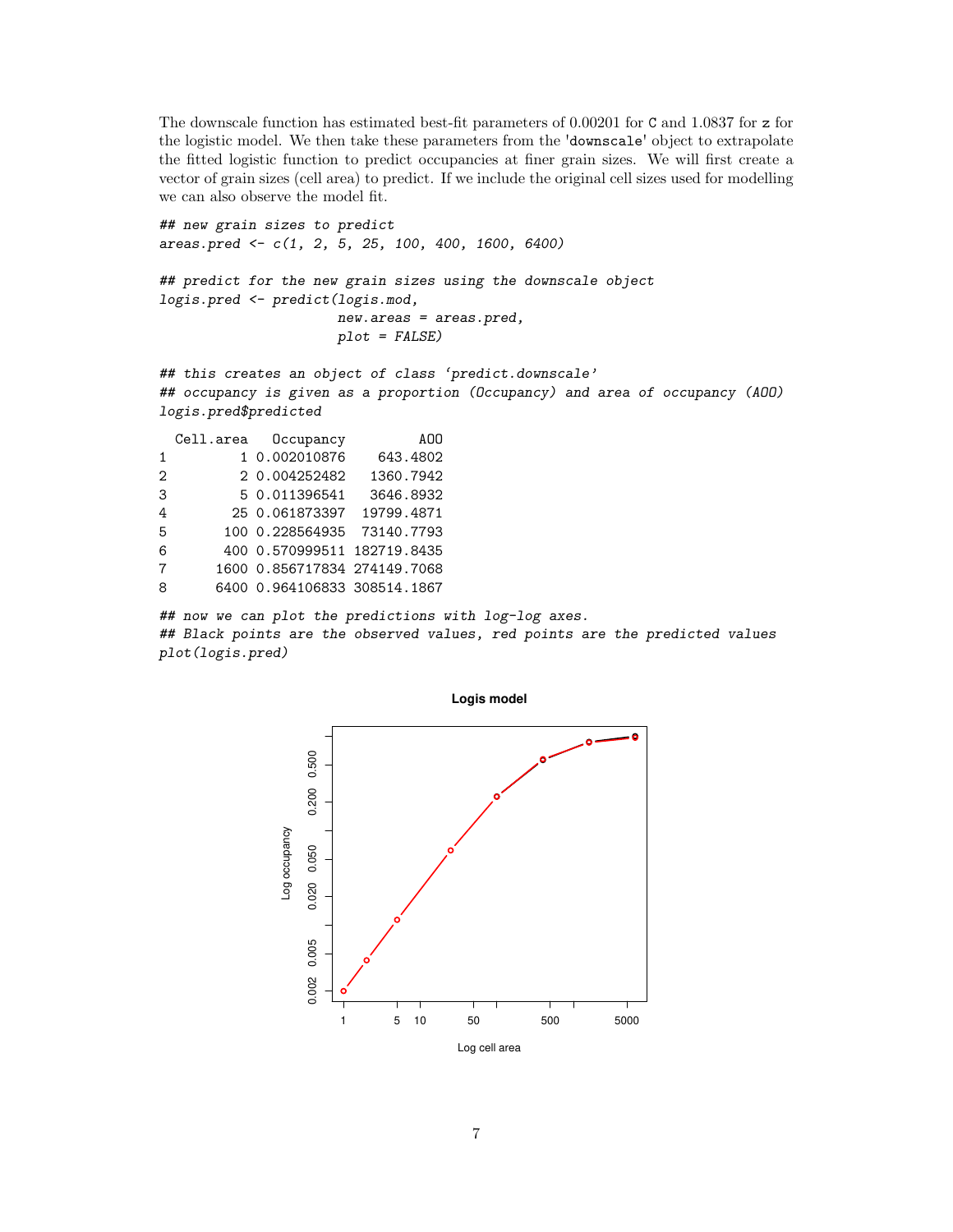#### <span id="page-7-0"></span>3.2 Preparing atlas data for downscaling

For the majority of cases we will have atlas data at a single scale. For downscaling we will need to therefore upgrain the atlas data. Read in the atlas data for a hypothetical UK species provided in the package. In this case the format is a data frame of sample cell coordinates and presence-absence data but it could also be a raster layer:

```
## if it is not already loaded, load in the package
library(downscale)
data.file <- system.file("extdata", "atlas_data.txt", package = "downscale")
atlas.data <- read.table(data.file, header = TRUE)
```
The data frame must have the column names "lon", "lat" and "presence":

head(atlas.data)

|           |      | lon lat presence |
|-----------|------|------------------|
| 1 8170    | - 10 | 0                |
| 2 8130 20 |      | 0                |
| 3 8140    | - 20 | 0                |
| 4 8160    | 20   | 0                |
| 5 8170    | 20   | 0                |
| 6 8140    | 30   | ი                |
|           |      |                  |

The first step is to upgrain the atlas data to calculate occupancy at larger grain sizes than the atlas data – this provides the occupancy data points to fit the different downscaling models to. If we simply increase the cell sizes of the atlas data then the extent also increases. As downscaling models requires the proportion of occupancy at each grain, if the proportions are calculated from a different total area in each case we may run in to problems. Therefore it is important that we fix the extent of all grain sizes to the extent of the largest grain size, but this means compromising between assigning unsampled cells as absences or excluding sampled cells (Groom et. al. 2018, Marsh et. al. 2018). We therefore carry this out by applying a threshold to the proportion of a coarse-scale cell that has been sampled at the fine-scale. For example, if a 40km width cell was only sampled by a single 10km atlas absence cell within it, we may want to discard it as a) it is likely that at least one of the unsampled cells may actually be a presence (coarse-scale false absence), and b) all the unsampled atlas cells would be assigned as absences even though they have not been sampled (atlas-scale false absence). However, discarding the cell will also lead to some loss of information.

The choice of threshold can have important consequences on the model predictions and so it is highly recommended to read the vignette "Upgraining atlas data for downscaling: threshold selection using upgrain.threshold" and the function helpfile (?upgrain.threshold) for more detail on creating your multi-scale standardised atlas data:

#### vignette("Upgraining", package = "downscale")

The upgrain.threshold allows the user to explore these trade-offs through several plots, and provides four recommendations for possible threshold selections: including all the sampled cells (All\_Sampled); including only cells at the largest grain size that were completely sampled at the atlas scale (Sampled\_Only); a species-specific threshold that retains all species occurrences (All\_Occurrences); and an atlas-specific threshold that maintains the same extent as the original atlas data (Gain\_Equals\_Loss).

```
## explore thresholds using upgrain.threshold
thresh <- upgrain.threshold(atlas.data = atlas.data,
                            cell. width = 10,scales = 3)
```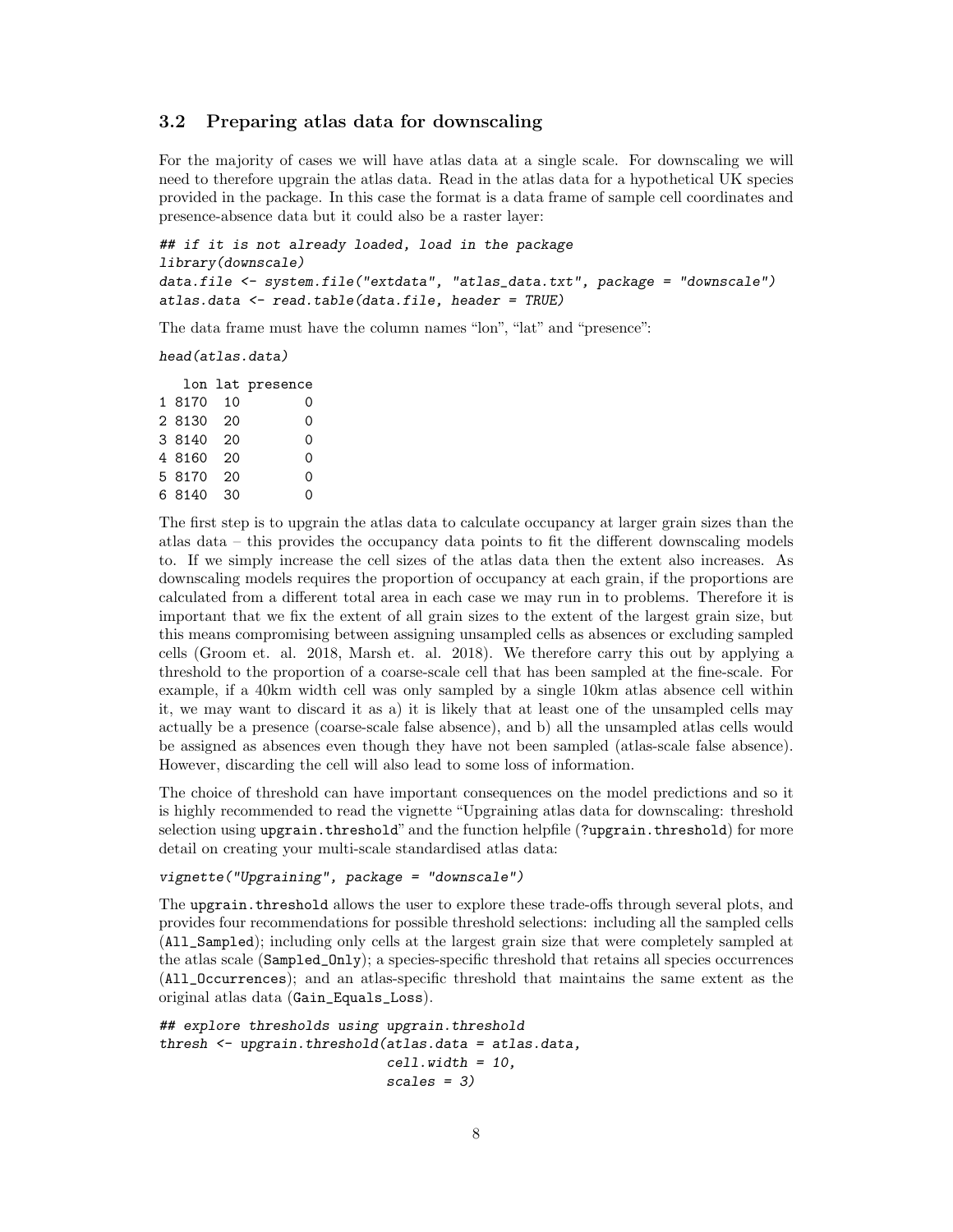This gives two sets of plots. First is a set of four plots that explore the trade-offs between discarding sampled cells and making assumptions about unsampled cells, which are automatically assigned as absences.



The second set of plots (hit return or click on the plot window to view the second window) are the standardised atlas data generated after applying the four different threshold criteria ("All\_Sampled", "All\_Occurrences", "Gain\_Equals\_Loss" and "Sampled\_Only").

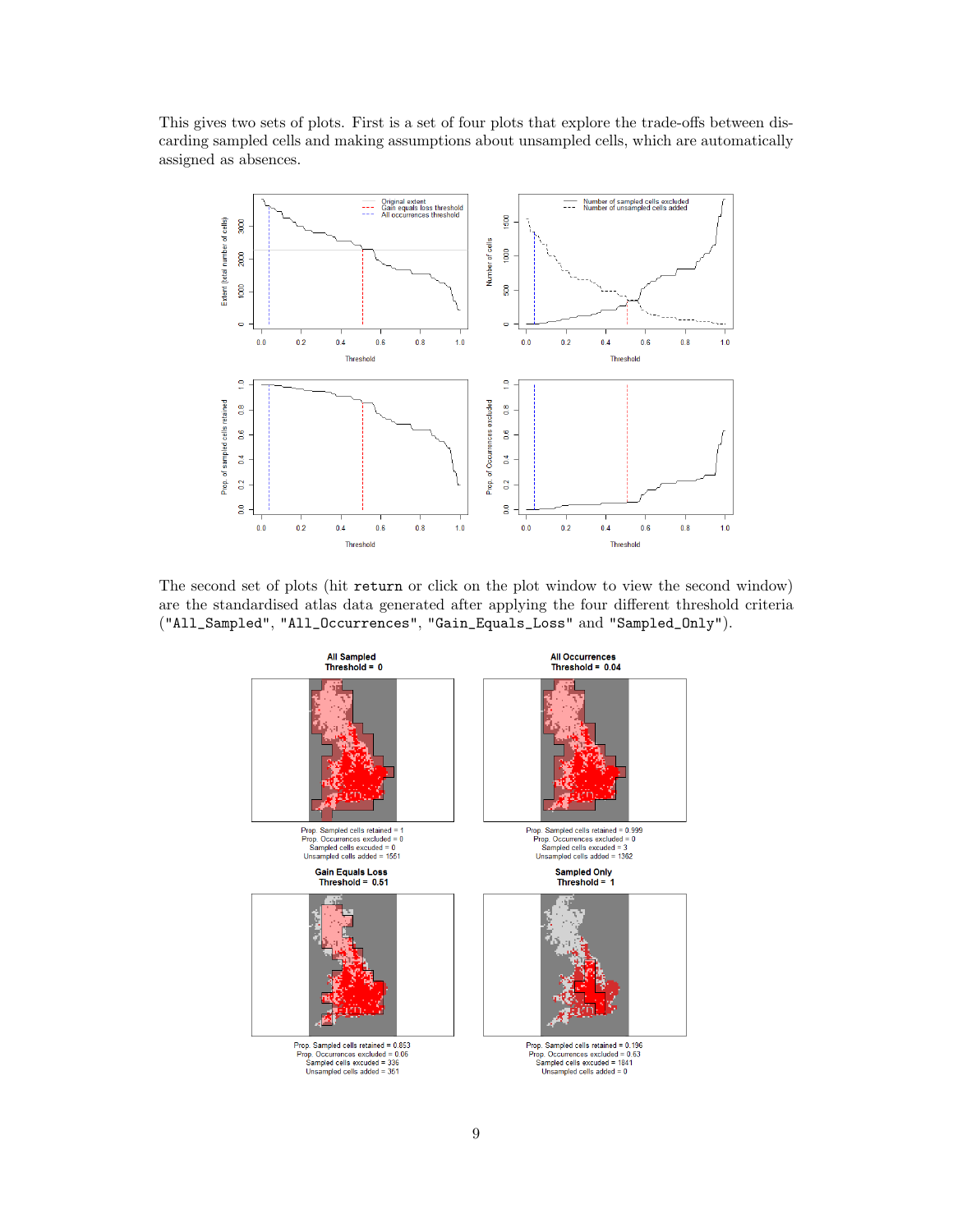We can see the threshold values for the four threshold criteria

thresh\$Thresholds

All\_Sampled All\_Occurrences Gain\_Equals\_Loss Sampled\_Only 1 0 0.04 0.51 1

Once the user has decided on a threshold value (any value between 0 and 1 can be selected) or one of the threshold criteria, the upgrain function will prepare the atlas data for downscaling. For now we'll use one of the pre-defined options "All\_Occurrences" which ensures that all occurrence records are retained. This creates an object of class 'upgrain' which can then then be used directly as an input for downscale, along with plots of the original and standardised atlas data at each scale. We will save the 'upgrain' object here for subsequent analyses in the next section.

```
## upgrain data (using All Occurrences threshold)
occupancy <- upgrain(atlas.data,
                     cell. width = 10,scales = 3,
                     method = "All_Occurrences",
```
 $plot = TRUE$ )



**Standardised atlas data:** cell area  $= 100$ 



**Standardised atlas data:** cell area  $= 400$ 



Standardised atlas data: cell area  $= 1600$ 



**Standardised atlas data:** cell area =  $6400$ 

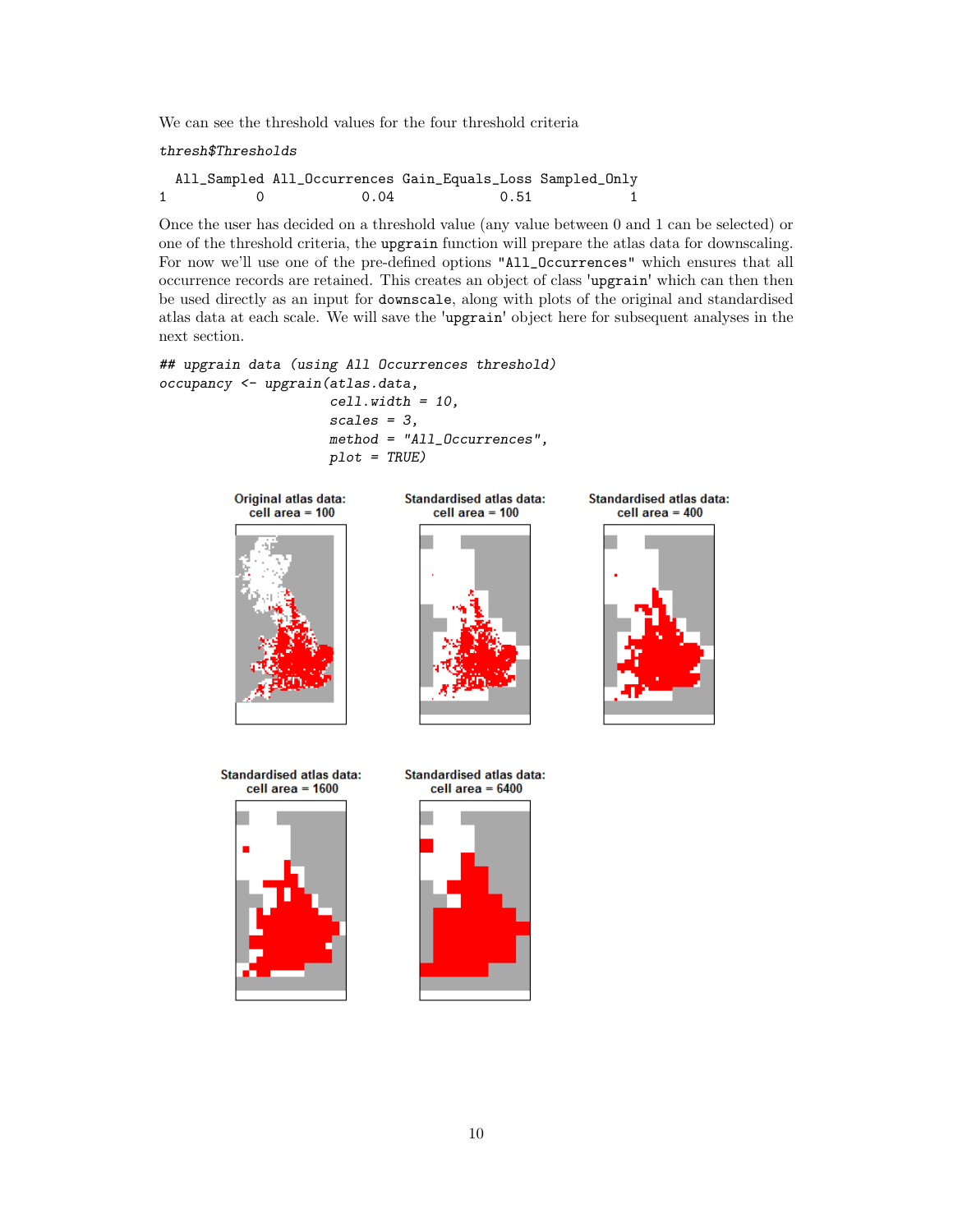#### <span id="page-10-0"></span>3.3 Downscaling the atlas data - more detailed examples

As we can pass our 'upgrain' object directly in to the downscale function we no longer require to specify the extent. Let's try the improved negative binomial model (INB) first:

```
## Improved Negative Binomial model
(inb <- downscale(occupancies = occupancy,
                model = "INB")$model
[1] "INB"
$pars
        C r b
1.42670491 0.04906771 1.82970792
$observed
 Cell.area Occupancy
1 100 0.2713542
2 400 0.4122807
3 1600 0.5219298
4 6400 0.7017544
$extent
[1] 364800
attr(,"class")
[1] "downscale"
```
The downscaling functions use an optimisation procedure to fit the models to the upgrained occupancy data. Suitable starting values for model parameters are automatically inputted, however if the models aren't converging then it is possible to specify user-specific parameters. The table below shows the default starting parameters implemented.

| Model      | Parameter 1       | Parameter 2    | Parameter 3    |
|------------|-------------------|----------------|----------------|
| Nachman    | " $C$ " = 0.01    | " $z$ " = 0.01 |                |
| PI.        | " $C$ " = 0.01    | $"z" = 0.01$   |                |
| Logis      | " $C$ " = 0.01    | $"z" = 0.01$   |                |
| Poisson    | "lambda" $= 1e-8$ |                |                |
| NB         | " $C$ " = 0.01    | " $k$ " = 0.01 |                |
| <b>GNB</b> | " $C$ " = 0.00001 | $"z" = 1$      | " $k$ " = 0.01 |
| <b>TNB</b> | $"C" = 1$         | $"r" = 0.01$   | "b" $= 0.1$    |
| <b>FNB</b> | $"W" = 10"$       | " $k$ " = 10   |                |
| Thomas     | "rho" $= 1e-8$    | $"mu" = 10"$   | "sigma" $= 1$  |

If using your own parameters, they must be in the form of a list with the same parameter names (take particular note of capitals) as the original starting parameters:

```
## Specifying the starting parameters
params.new <- list("C" = 0.1, "r" = 0.00001, "b" = 0.1)
inb.new <- downscale(occupancies = occupancy,
                    model = "INB".starting_params = params.new)
```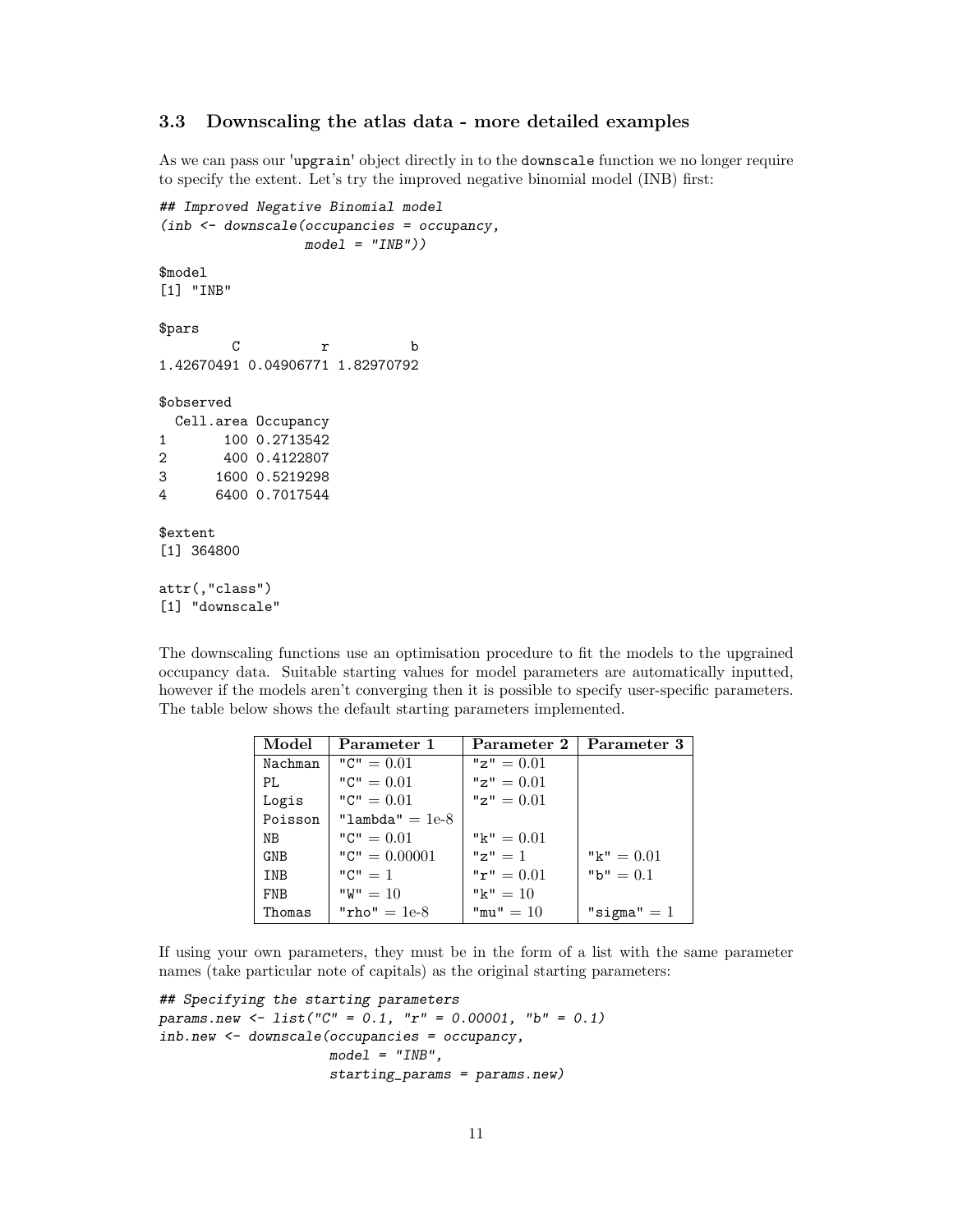We can visually compare the two to see which has a better fit by extrapolating the modelled curves to finer grain sizes using predict as before (plotting can be called directly from predict or through plot). The first plot is the prediction using the original parametersm and the second plot using the new parameters (a much worse fit in this case):





The Thomas model involves an integration process that can be time-consuming to run. For this reason the user may alter the tolerance during integration – the finer the tolerance the more accurate the prediction but the longer the computation time. It can therefore be a good idea to initially try a larger tolerance value than the default  $(1e^{-6})$  in order to ascertain if the starting parameters are likely to be correct. You can then always use the parameter estimates as the starting parameters when using a smaller tolerance value.

```
## Thomas model
```

```
thomas <- downscale(occupancies = occupancy,
                    model = "Thomas".tolerance = 1e-3)
```

```
## the tolerance can also be set for the predict function
thomas.pred <- predict(thomas,
                       new. areas = c(1, 2, 5, 25, 100, 400, 1600, 6400),tolerance = 1e-6
```
## When plotting the results we can also change the look of the graphics plot(thomas.pred, col.pred = "green", # change the colour of the prediction

```
pch = 16, # change point character
1wd.obs = 3 # change line width of the observed data
```
The Hui model is slightly different from the other downscaling models in that it does not need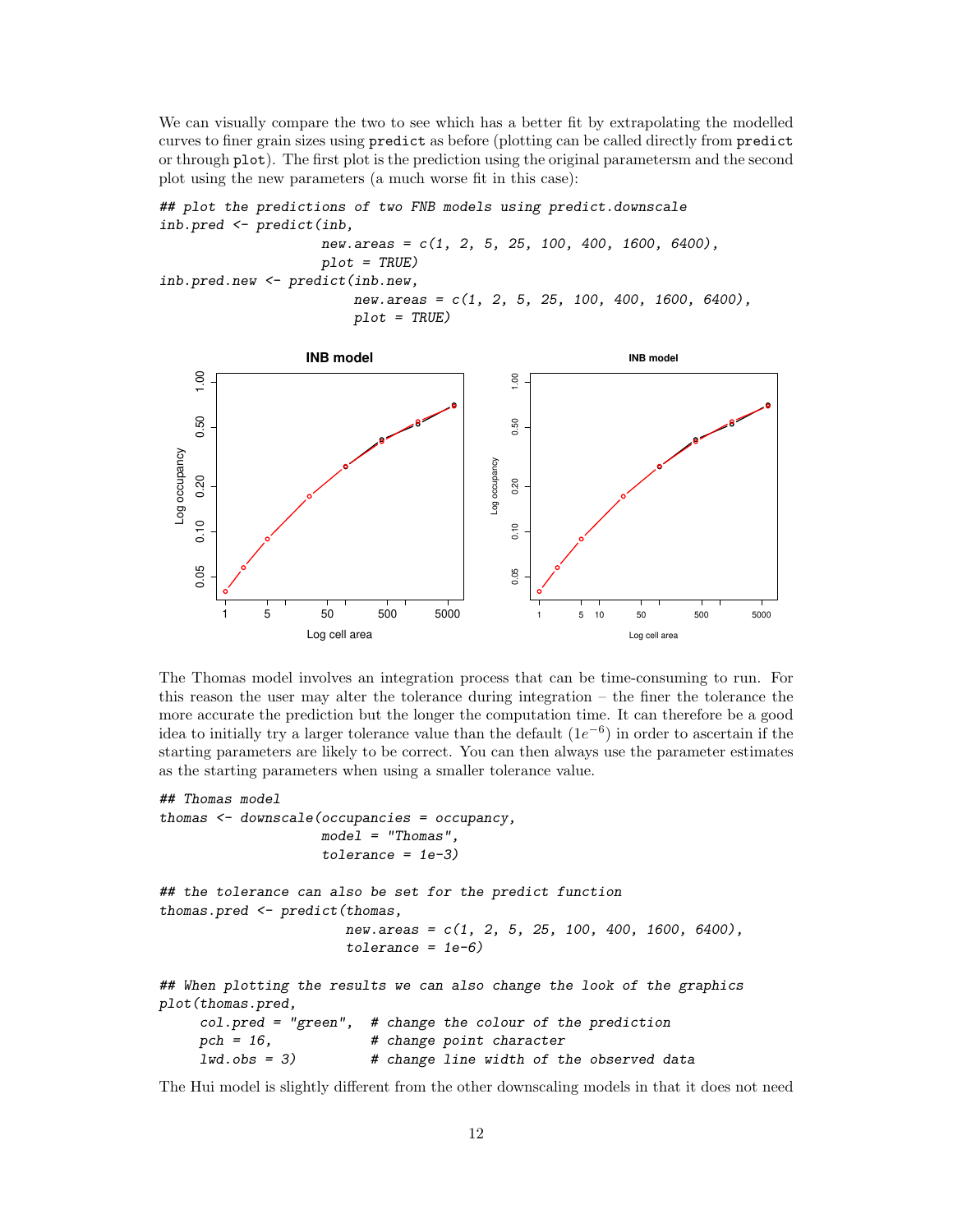

occupancy from multiple scales. Instead, it only takes the coordinates of presence-absence data at the atlas scale and uses this to calculate occupancy at finer grain sizes. For this reason it is implemented using a seperate function, hui.downscale, which in effect runs downscale and predict.downscale in a single step.

The input data must either be a presence-absence raster layer of the atlas data, or a data frame of cell coordinates and presence-absence data. Additionally the function requires the cell widths of the input data, and if using a data frame as the input data, the total extent, and the grain sizes (cell area) for which we wish to predict occupancy. These must be smaller than the cell area of the input data. Like the Thomas model, the tolerance can be specified if the results appear inaccurate (set tolerance to a smaller number) or takes extensive programming time (set tolerance to a larger number).

```
## Hui model using a data frame as input
hui <- hui.downscale(atlas.data,
                     cell. width = 10,extent = 320000,
                     new. areas = c(1, 2, 5, 15, 50)## the output is a normal 'predict.downscale' object
plot(hui)
## Or we can use the 'upgrain' object as input
hui <- hui.downscale(occupancy,
                     cell. width = 10,new.areas = c(1, 2, 5, 15, 50),
                     plot = TRUE)
```
It is critical to note here that the proportion of occupancies are very different between the two plots. This is because the extents are different between the original atlas data  $320000 \text{ km}^2$  and the standardised atlas data 364800 km<sup>2</sup>. If comparing predictions using multiple models it is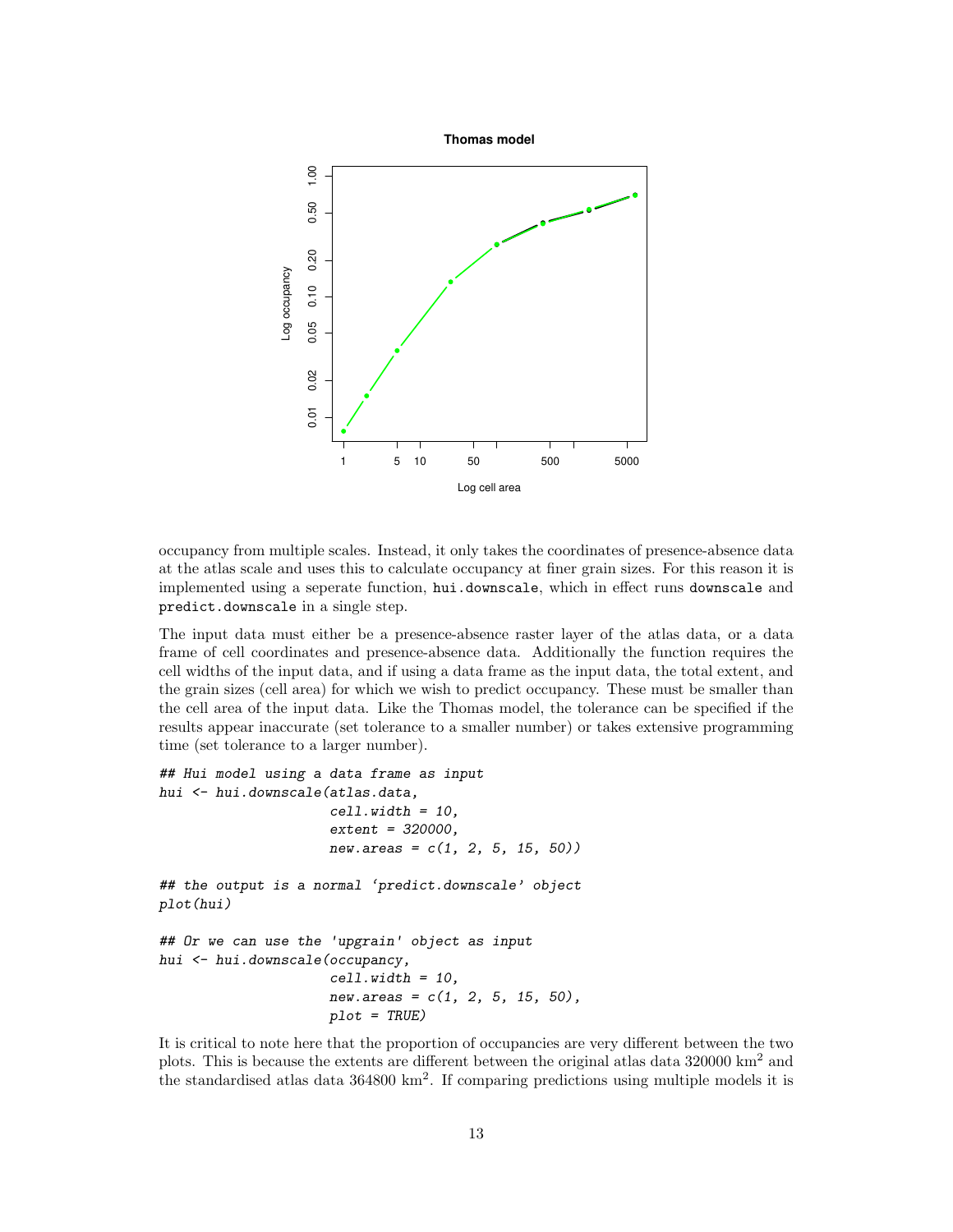

crucial to use the same standardised data in all cases, or else only compare the converted area of occupancies (AOO) and not the proportion of occupancies.

#### <span id="page-13-0"></span>3.4 Ensemble modelling

No single model appears to provide the most accurate fine-scale occupancy predictions in all cases, and it is difficult to predict which model will in a given situation. The ensemble function will model and predict occupancy for multiple models simultaneously, and also applies a simple model averaged prediction (the means of the log occupancies). Some or all of the models can be selected. Again, lets start where our data is a data frame of occupancies at each grain size:

```
## hypothetical occupancy data
occupancy <- data.frame(Cell.area = c(100, 400, 1600, 6400),
                       Dccupancy = c(0.23, 0.56, 0.87, 1)
```

```
## grain sizes (cell areas) to predict
areas.pred <- c(1, 2, 5, 25, 100, 400, 1600, 6400)
```
The ensemble.downscale function does the modelling and predicting in a single step so we need a few more arguments than when just using downscale: the cell areas of the fine grain sizes we wish to predict, the total extent and the models we wish to apply. Also note, with this type of input data we can not apply the Hui model.

ensemble <- ensemble.downscale(occupancy,

```
new.areas = areas.pred,
                                extent = 320000,
                                models = c('Nachman',
                                            "PL",
                                            "Logis",
                                            "GNB",
                                            "FNB"),
                                plot = TRUE)
Nachman model is running... complete
PL model is running... complete
```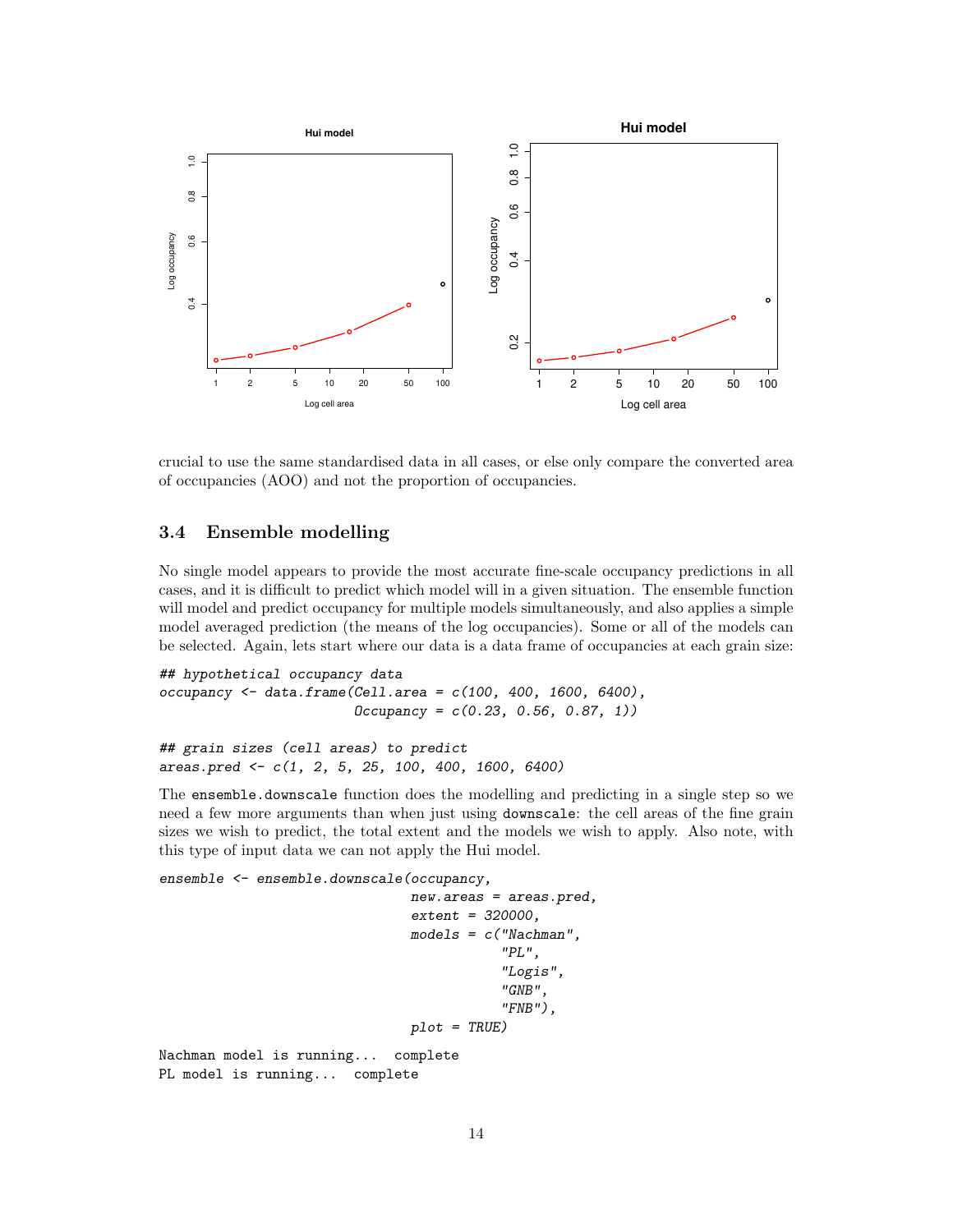Logis model is running... complete GNB model is running... complete FNB model is running... complete



Log cell area

## the model averaged predictions are in grey and the model predictions in red ## to print the predicted proportion of occupancies for each model ensemble\$Occupancy

|                | Cell.area | Nachman                                                               | PL | Logis | <b>GNB</b> | <b>FNB</b> | Means |
|----------------|-----------|-----------------------------------------------------------------------|----|-------|------------|------------|-------|
| 1              |           | 1 0.00708498 0.0558199 0.00201088 0.00405949 0.00284089 0.00620137    |    |       |            |            |       |
| $\overline{2}$ |           | 2 0.01217964 0.0711372 0.00425248 0.00764569 0.00566805 0.01098108    |    |       |            |            |       |
| 3              |           | 5 0.02485181 0.0980179 0.01139654 0.01758727 0.01406806 0.02330096    |    |       |            |            |       |
| 4              |           | 25 0.08522024 0.1721162 0.06187339 0.07373553 0.06710741 0.08520463   |    |       |            |            |       |
| 5              |           | 100 0.23247468 0.2795353 0.22856494 0.23018897 0.22857598 0.23910431  |    |       |            |            |       |
| 6              |           | 400 0.54430571 0.4539953 0.57099951 0.55812208 0.56665466 0.53692736  |    |       |            |            |       |
| $7^{\circ}$    |           | 1600 0.90314840 0.7373372 0.85671783 0.87738733 0.87016143 0.84685851 |    |       |            |            |       |
| 8              |           | 6400 0.99902662 1.1975149 0.96410683 0.98448699 0.97632517 1.02083964 |    |       |            |            |       |

## and print the predicted area of occupancies (AOO) for each model ensemble\$AOO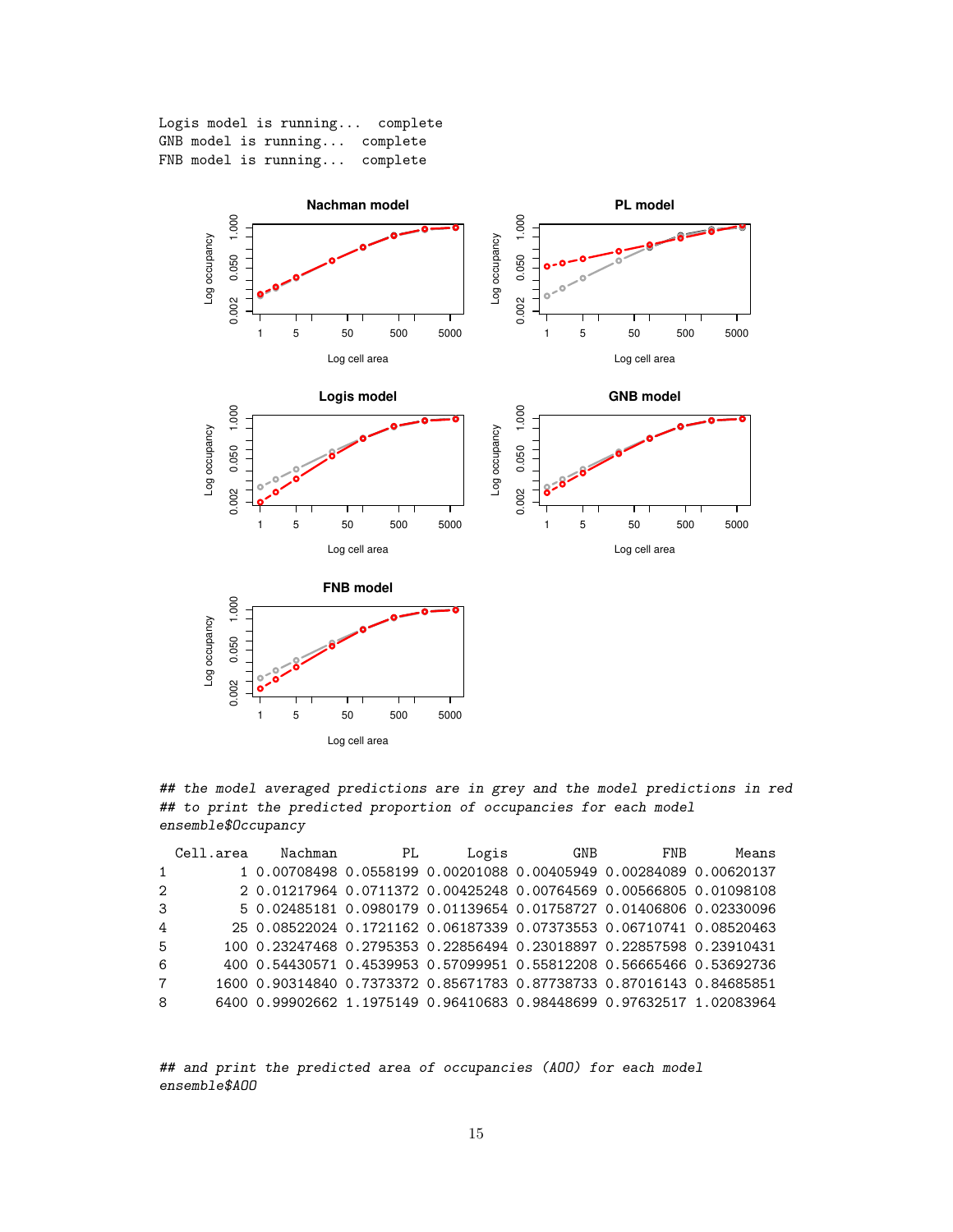Cell.area Nachman PL Logis GNB FNB Means 1 1 2267.193 17862.39 643.4802 1299.035 909.0862 1984.439 2 2 3897.484 22763.91 1360.7942 2446.623 1813.7772 3513.945 3 5 7952.579 31365.75 3646.8932 5627.925 4501.7776 7456.307 4 25 27270.478 55077.20 19799.4871 23595.370 21474.3707 27265.480 5 100 74391.897 89451.29 73140.7793 73660.469 73144.3146 76513.378 6 400 174177.827 145278.51 182719.8435 178599.064 181329.4907 171816.756 7 1600 289007.489 235947.91 274149.7068 280763.946 278451.6571 270994.723 8 6400 319688.520 383204.78 308514.1867 315035.837 312424.0534 326668.684

Alternatively, the input data may be an object of class 'upgrain', which also allows us to run the Hui model as long as we specify the cell width:

```
## read in atlas data
data.file <- system.file("extdata", "atlas_data.txt", package = "downscale")
atlas.data <- read.table(data.file, header = TRUE)
## upgrain data (using All Occurrences threshold)
occupancy <- upgrain(atlas.data,
                     cell. width = 10,scales = 3,
                     method = "All_Occurrences",
                     plot = FALSE)
## ensemble modelling
ensemble <- ensemble.downscale(occupancy,
                               new.areas = areas.pred,
                               cell.width = 10,
                               models = c("Nachman",
                                           "PL",
                                           "Logis",
                                           "GNB",
                                           "FNB",
                                           "Hui"),
                              plot = TRUE)
Nachman model is running... complete
PL model is running... complete
Logis model is running... complete
GNB model is running... complete
FNB model is running... complete
Hui model is running... complete
```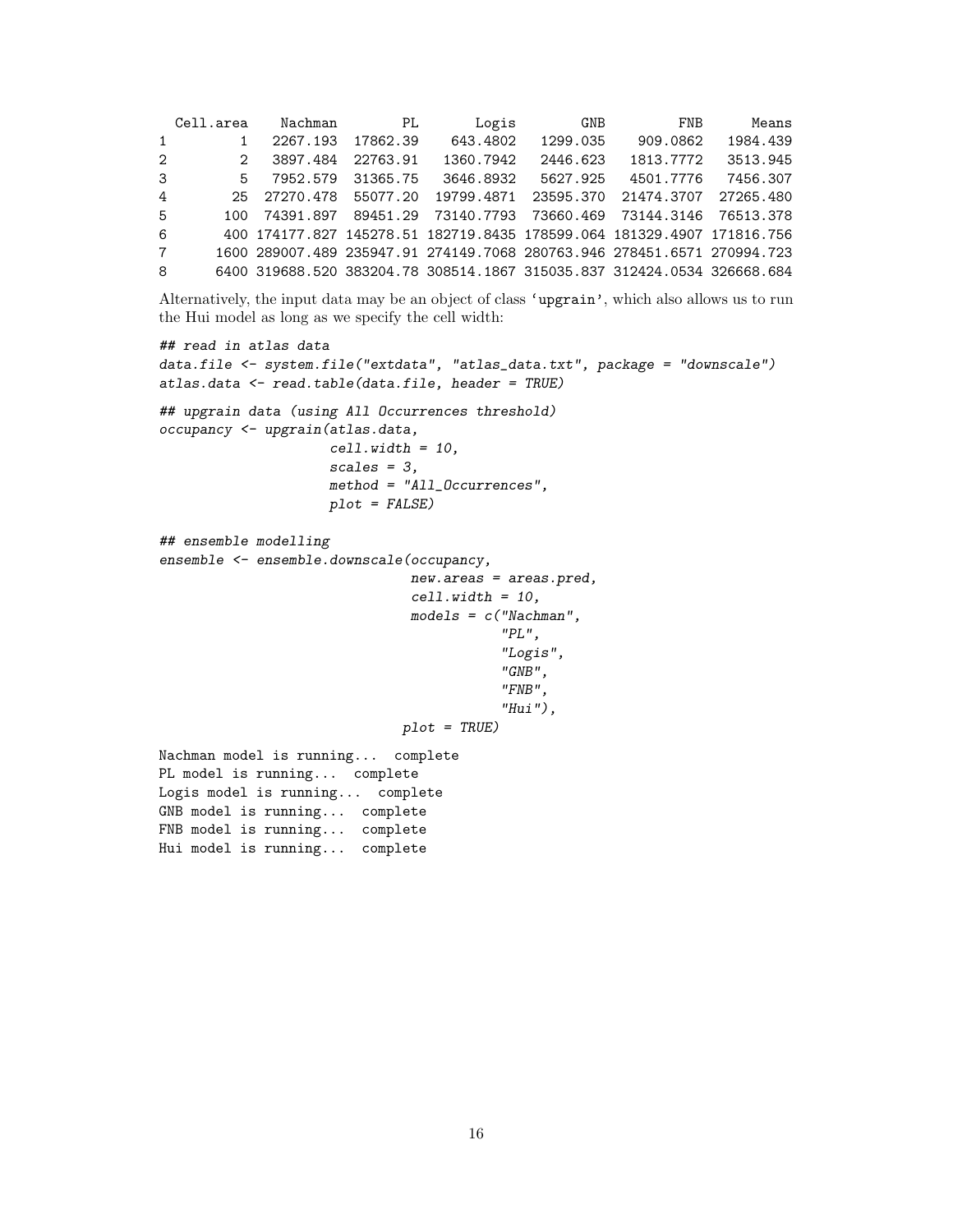

If we want to run all ten models we can specify models = "all". Once again, we can set the tolerance values for the modelling (tolerance\_mod) and prediction (tolerance\_pred) of the Thomas model and the Hui model (tolerance\_hui) to improve processing times or accuracy.

ensemble <- ensemble.downscale(occupancy,

```
new.areas = areas.pred,
cell.width = 10,
models = "all",tolerance_mod = 1e-3,
plot = TRUE)
```

```
Nachman model is running... complete
PL model is running... complete
Logis model is running... complete
Poisson model is running... complete
NB model is running... complete
GNB model is running... complete
INB model is running... complete
FNB model is running... complete
Thomas model is running... complete
Hui model is running... complete
```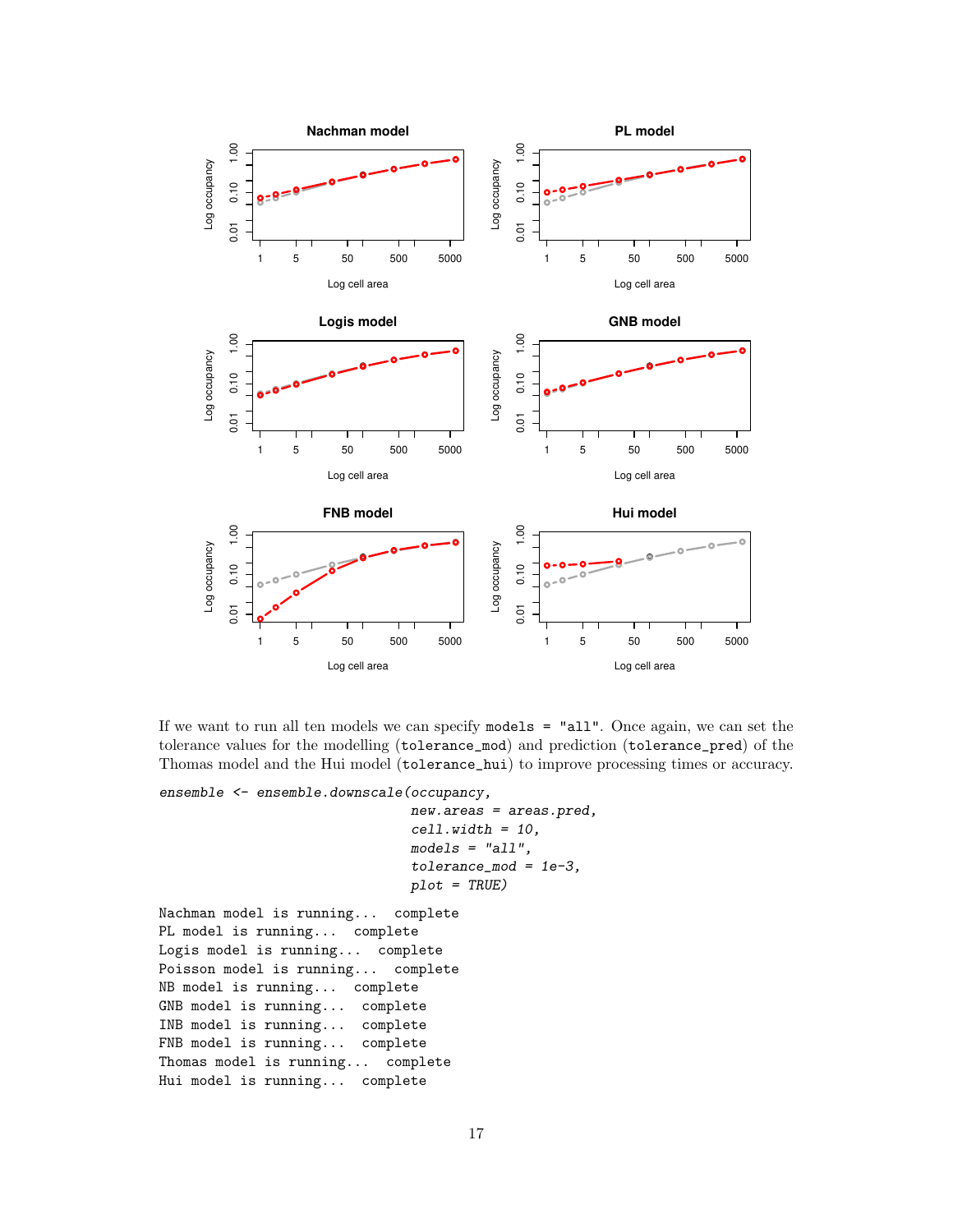

We can also specify the starting parameters for specific models. For each model the starting parameters should be in the form of a list as before, and each model list is an item in a combined list:

```
## Specifying starting parameters for Nachman and GNB models
new.params <- list(Nachman = list("C'' = 0.1, "z" = 0.01),
                   GNB = list("C" = 0.1, "z" = 1, "k" = 0.01))new.params
$Nachman
$Nachman$C
[1] 0.1
$Nachman$z
[1] 0.01
$GNB
$GNB$C
[1] 0.1
$GNB$z
[1] 1
$GNB$k
[1] 0.01
```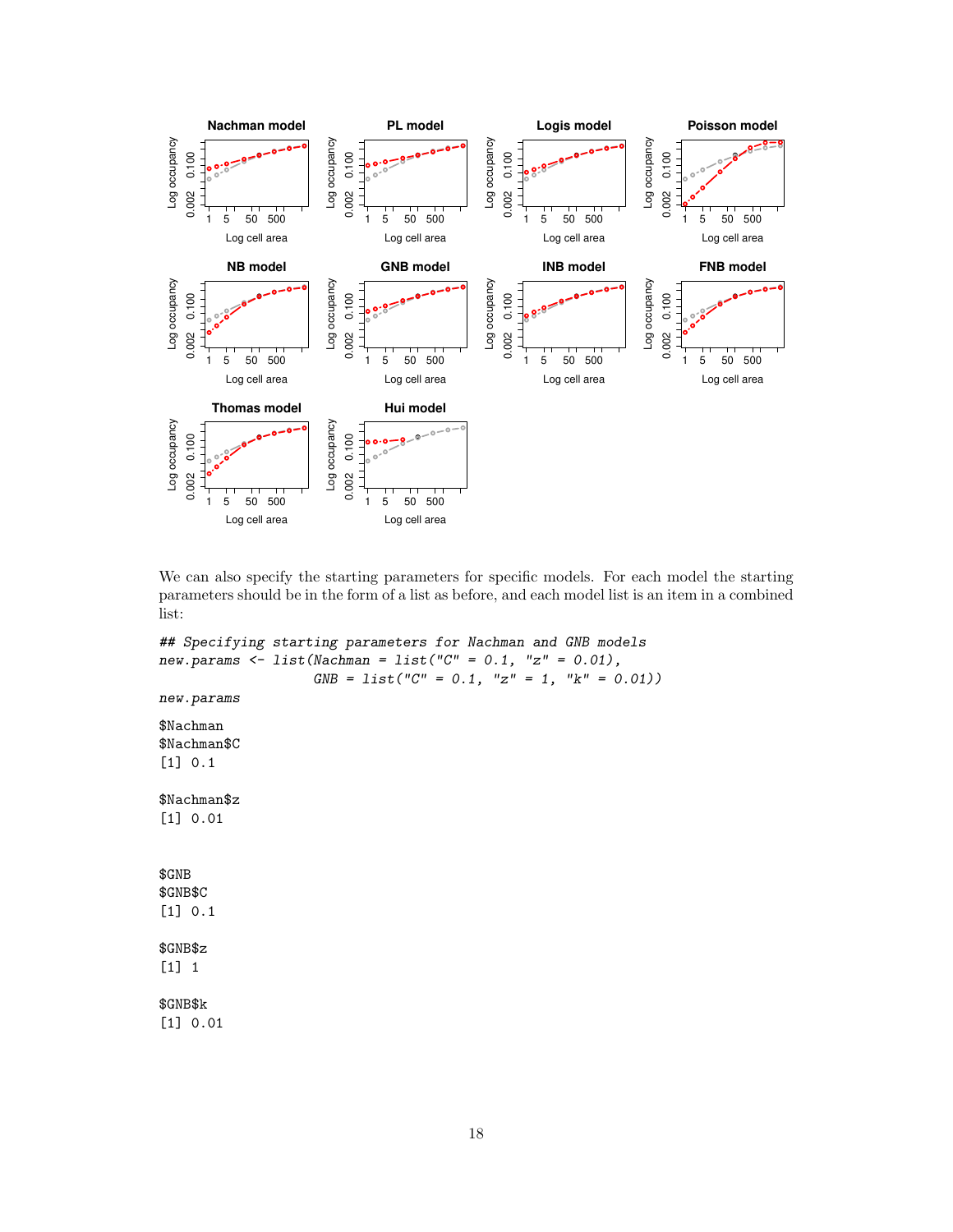```
ensemble <- ensemble.downscale(occupancies = occupancy,
                               new.areas = c(1, 2, 5, 15, 50, 100, 400, 1600,6400),
                               cell.width = 10,
                               models = "all",tolerance_mod = 1e-3,
                               starting_params = new.params,
                               plot = TRUE)
Nachman model is running... complete
```
PL model is running... complete Logis model is running... complete Poisson model is running... complete NB model is running... complete GNB model is running... complete INB model is running... complete FNB model is running... complete Thomas model is running... complete Hui model is running... complete



Log cell area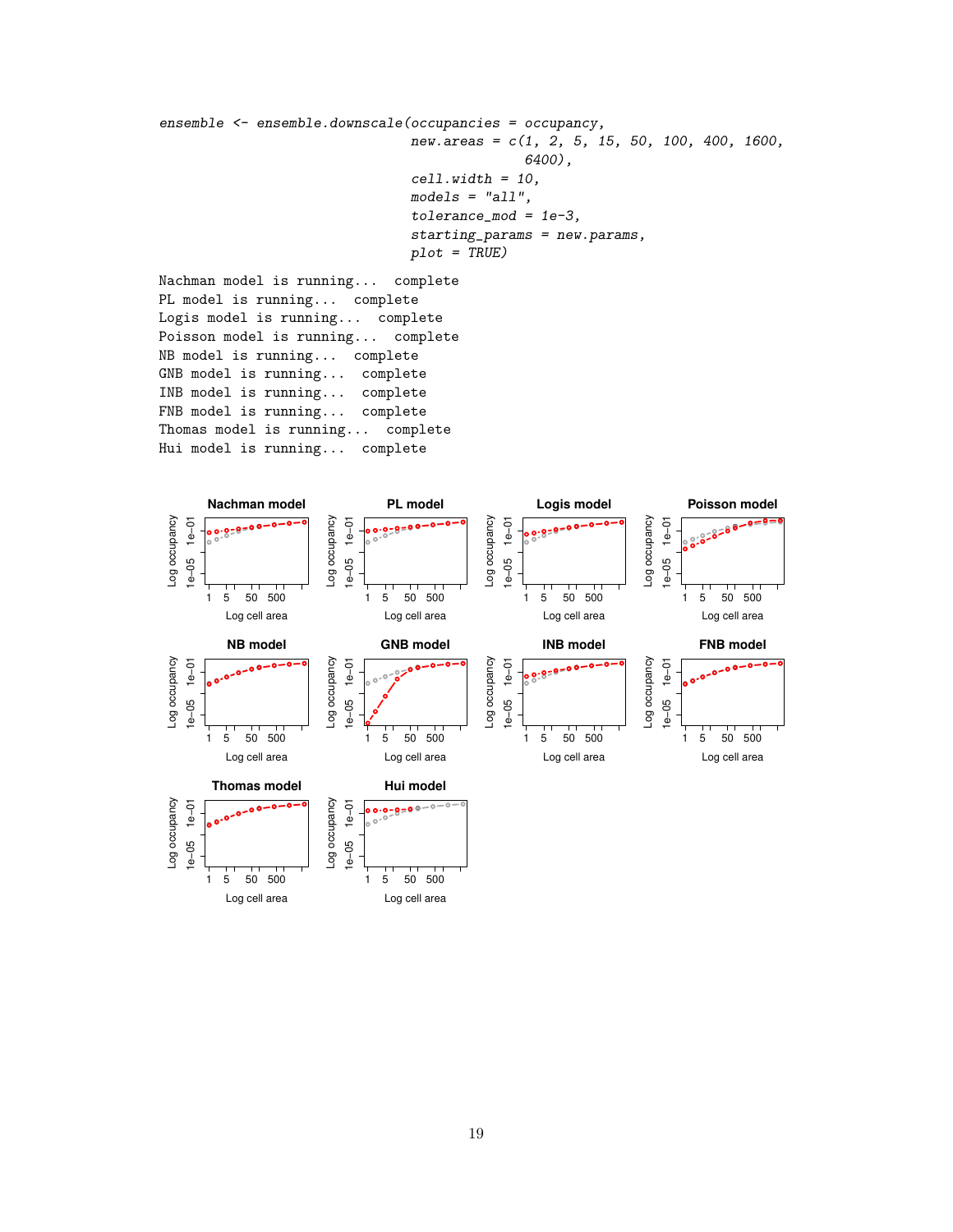#### <span id="page-19-0"></span>3.5 Creating atlas data from point records

It may be that instead of having pre-existing atlas data, we may need to create our own coarse-scale data from point records (for example herbarium records or GBIF data).

The grain size (cell width) needs to be carefully chosen so that we can best meet the assumption that all cells have been sampled. The larger the grain size the greater our confidence in each cell's status, but the further we will have to downscale and the fewer coarse-grain data points we will have for model fitting. If there are cells or regions where we do not expect this to be the case it may be best to change these to NAs rather than assign them as absences.

The library rgbif will automatically harvest GBIF data for a desired species for a specified region.

```
## if you need to, install the packages
install.packages("rgbif")
## load in the necessary libraries
library(rgbif)
```
library(downscale)

We'll get the UK records for the chalkhill blue (*Polyommatus coridon*), a butterfly species with a patchy breeding distribution largely in the south of the UK. We will confine ourselves to records only from the UK (gbifopts =  $list$  (country = "GB")).

```
records <- occ_search(scientificName = "Polyommatus coridon",
                      countery = "GB",limit = 10000.
                      hasCoordinate = TRUE,
                      return = "data")## extract just the coordinates of the occurrences
records.coords <- SpatialPoints(data.frame(Lon = records$decimalLongitude,
                                           Lat = records$decimalLatitude),
                                proj4string = CRS("+proj=longlat +datum=WGS84
                                                   +ellps=WGS84"))
```
The coordinates are in latitude/longitude based upon the WGS84 coordinate system. However, a lot of the point records for UK butterflies are collected based upon the British National Grid ("OSGB 36"), which can be seen in the grid-like pattern of some of the points so it makes sense to reproject the points to this coordinate system. As an added advantage we can also specify the units as km to make our upgraining easier.

```
## reproject the coordinates to British National Grid
records.coords <- spTransform(records.coords,
                              CRS("+proj=lcc
                                   +lat_1=49.8333339 +lat_2=51.16666733333333
                                   +lat_0=90 +lon_0=4.367486666666666
                                   +x_0=150000.01256 +y_0=5400088.4378
                                   +ellps=intl +units=km +no_defs"))
```
We can have a quick look at the point records if we like.

plot(records.coords, axes = T)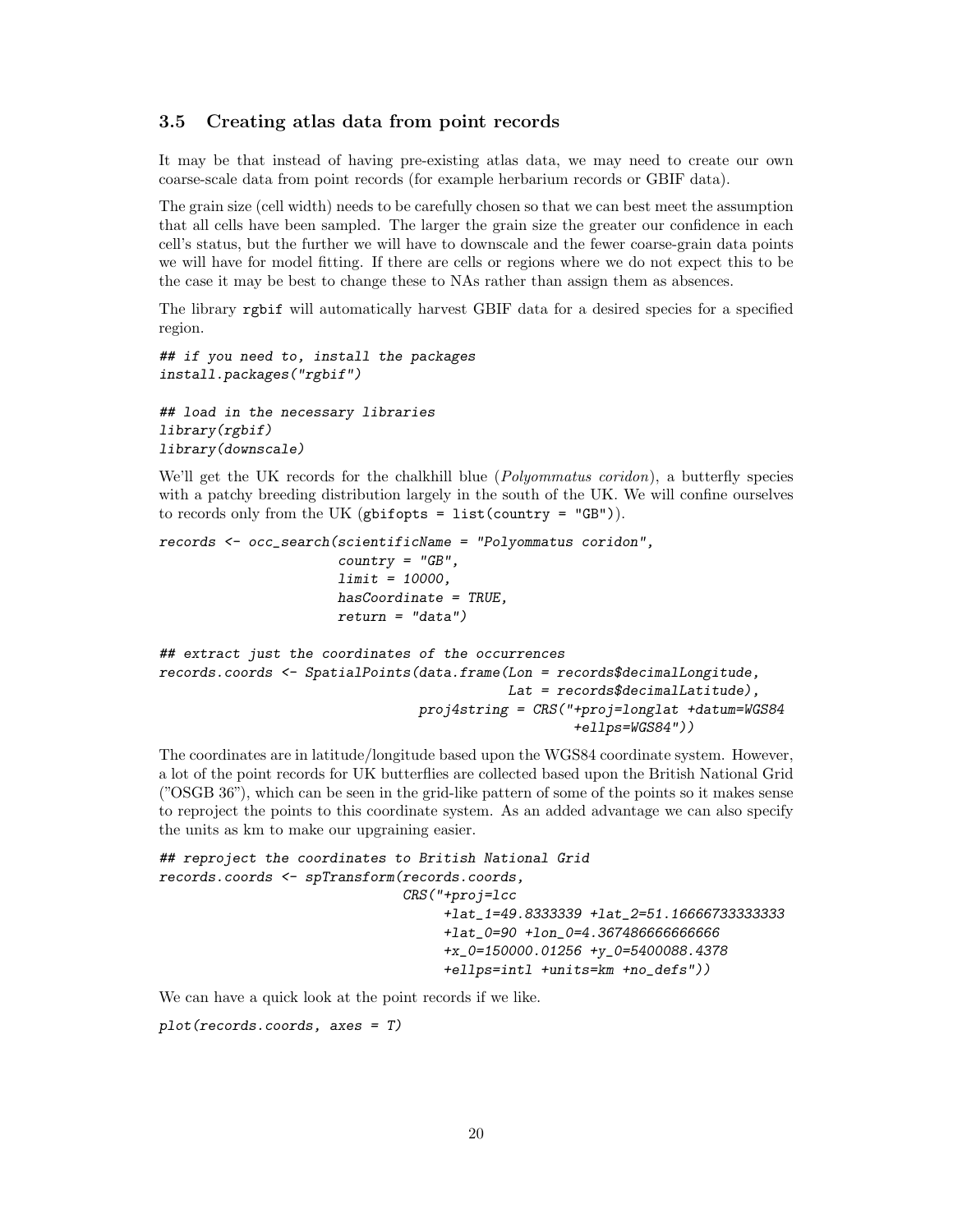

Now we have to convert these points in to a coarse-scale raster. The simplest method is to bound our raster by the limits of the location coordinates. Careful thought must also be put in to the grain size. It must be large enough that we are confident it is an accurate representation of presence-absence, but also small enough to allow upgraining to give at least three spatial scales worth of occupancy data for fitting the downscaling models. In the UK butterflies are generally sampled at a 10 km grid cell, so we'll set a grain size of 20 km width (400 km<sup>2</sup> ), which gives us a little more certainty in our atlas data but will still comfortably allow us to upgrain to give three scales  $(400, 1600, 6400 \text{ km}^2)$ .

```
## set grain size as 20 km
cell.width <- 20
# extract extent of coordinates
coords.extent <- extent(records.coords)
## create a blank raster to fit the coordinates (note the addition of half a
## cell width on all sides)
gbif_raster <- raster(xmn = coords.extent@xmin - (cell.width / 2),
                      xmx = coords.extent@xmax + (cell.width / 2),
                      ymn = coords.extent@ymin - (cell.width / 2),
                      ymx = coords.extent@ymax + (cell.width / 2),
                      res = cell.width)
## assign cells with presence records as 1
```

```
gbif_raster <- rasterize(records.coords, gbif_raster, field = 1)
```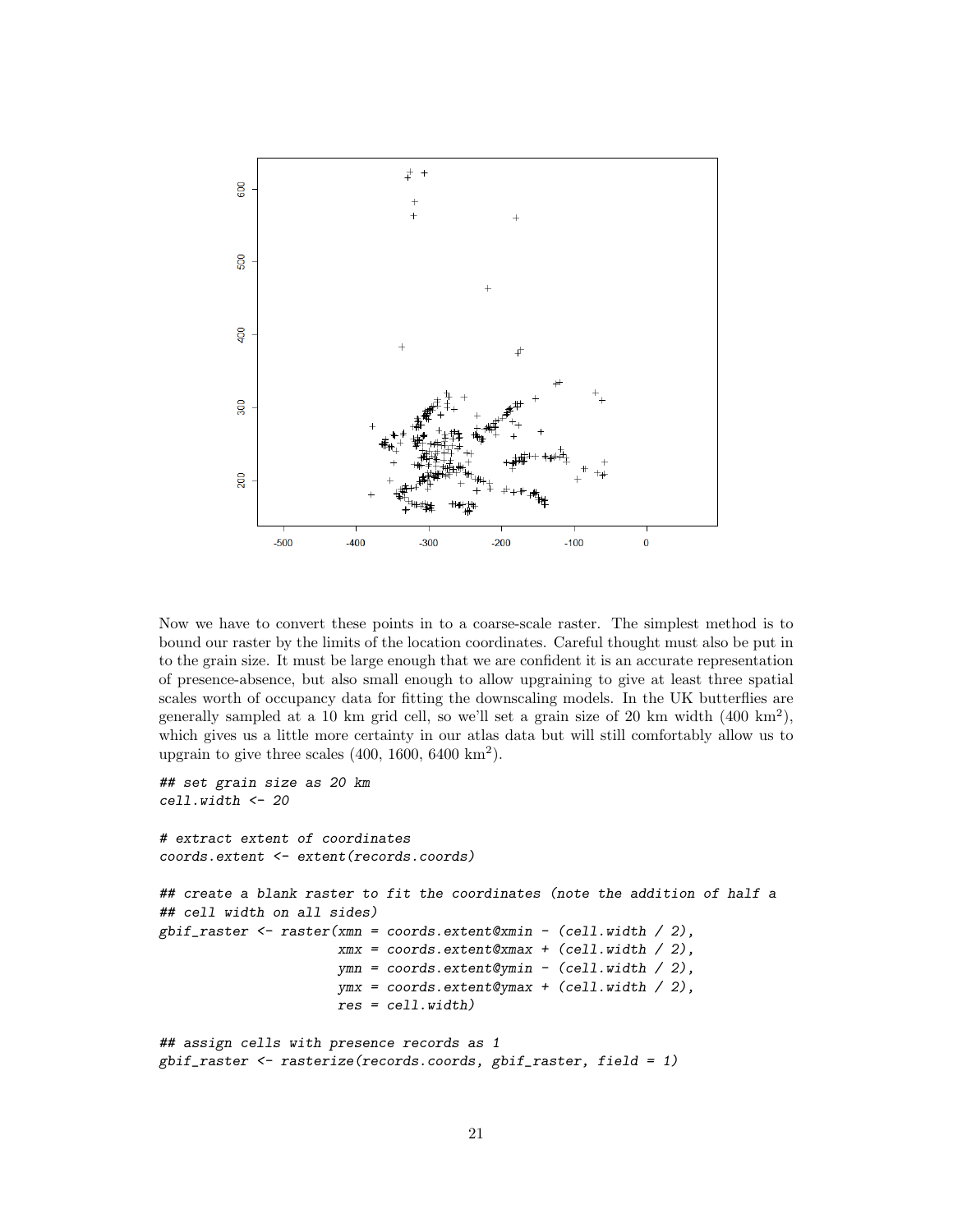## convert cells with NA (no records) to 0 gbif\_raster[is.na(gbif\_raster)] <- 0

plot(gbif\_raster, legend = FALSE)



As our area is rectangular we should not be too worried about setting our thresholds for upgraining, and so we can choose the "All Sampled" option to maintain all data.

```
occupancy <- upgrain(gbif_raster,
                     scales = 2,
                     method = "All_Sampled")
```
We can see there has not been much increase in extent after upgraining:

```
## The extent of the original atlas data
occupancy$occupancy.orig[1, 2]
```
[1] 163200

## The extent of the standardised atlas data occupancy\$extent.stand

[1] 192000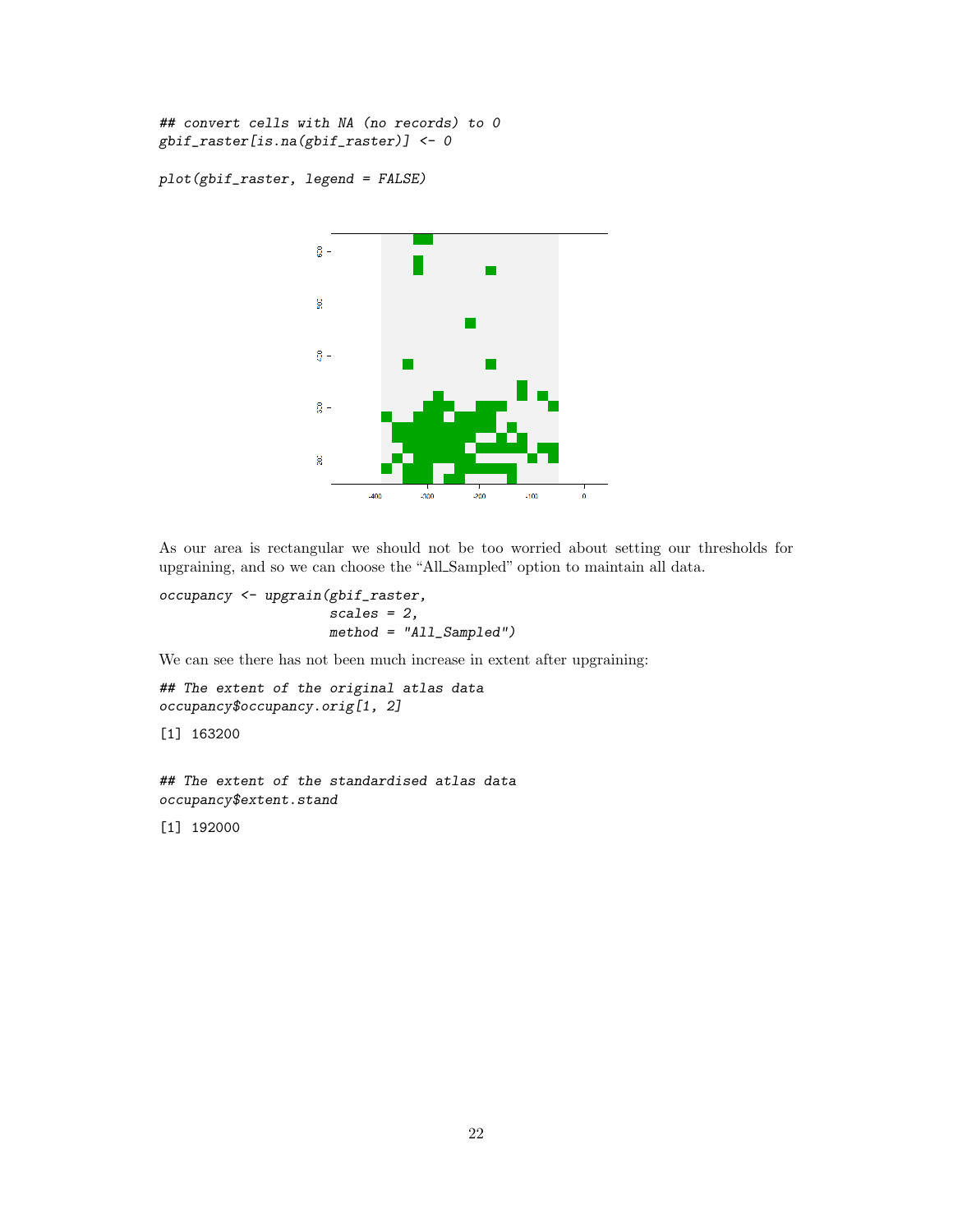

Now we can run our ensemble downscaling models:

```
ensemble <- ensemble.downscale(occupancy,
                              models = "all",new.areas = c(1, 10, 100, 400, 1600, 6400),
                              tolerance_model = 1e-3)Nachman model is running... complete
PL model is running... complete
Logis model is running... complete
Poisson model is running... complete
NB model is running... complete
GNB model is running... complete
INB model is running... complete
FNB model is running... complete
Thomas model is running... complete
Hui model is running... complete
Warning message:
In predict.downscale(object = mod, new.areas = new.areas, extent = extent, :
 Predicted results may be innaccurate: one or more 0's predicted.
```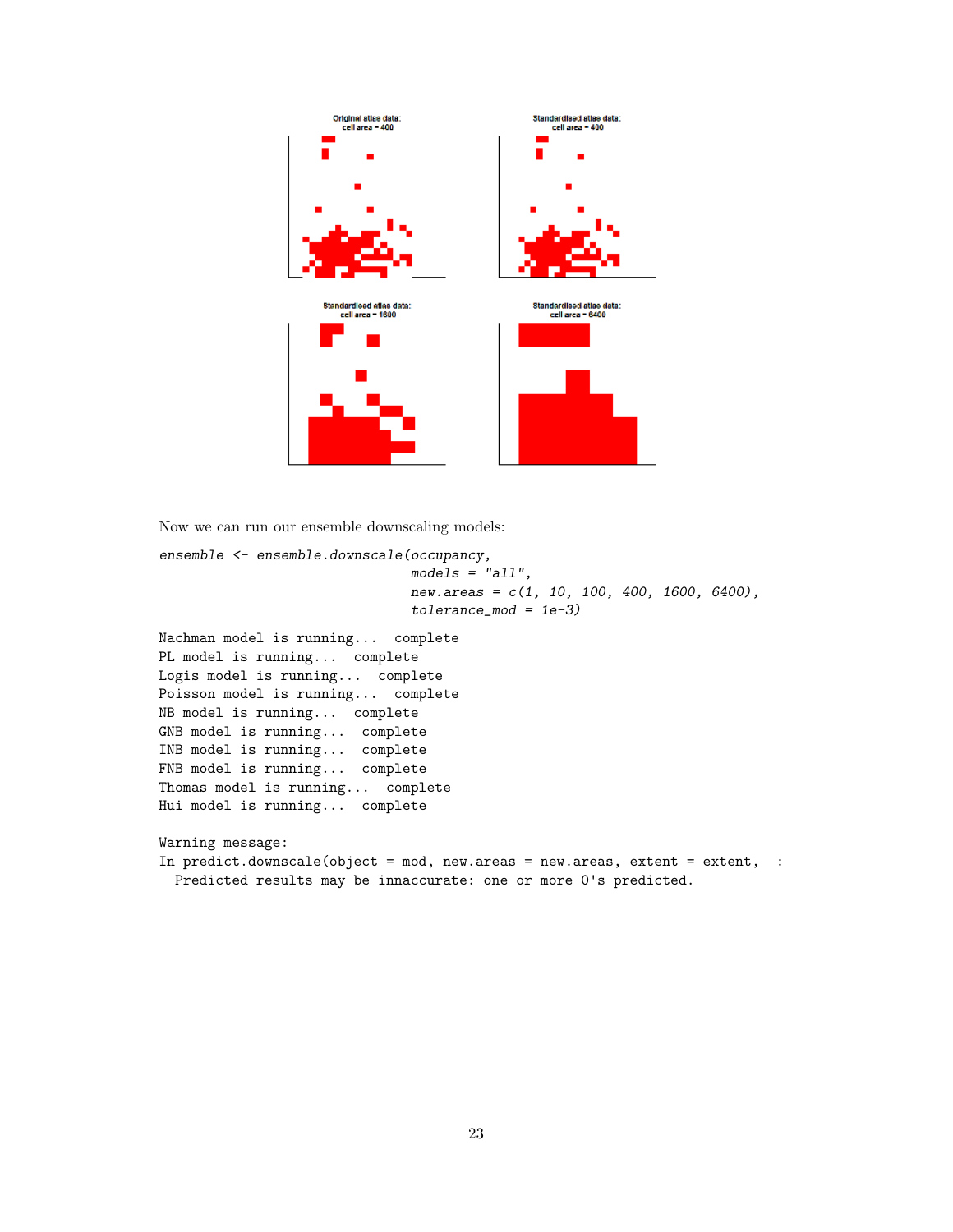

The INB model has not converged satisfactorily and thrown up a warning message (it has predicted a 0 at the finest grain size which we know to be impossible). This highlights the importance of visually inspecting the model fits. We can try tweaking it's starting parameters to see if we can get a better fit using the starting\_params argument:

ensemble <- ensemble.downscale(occupancy,

```
models = "all",new.areas = c(1, 10, 100, 400, 1600, 6400),
                              tolerance_mod = 1e-3,
                              starting_params = list(INB = list(C = 10,r = 0.01,
                                                                b = 0.1))
Nachman model is running... complete
PL model is running... complete
Logis model is running... complete
Poisson model is running... complete
NB model is running... complete
GNB model is running... complete
INB model is running... complete
FNB model is running... complete
Thomas model is running... complete
Hui model is running... complete
```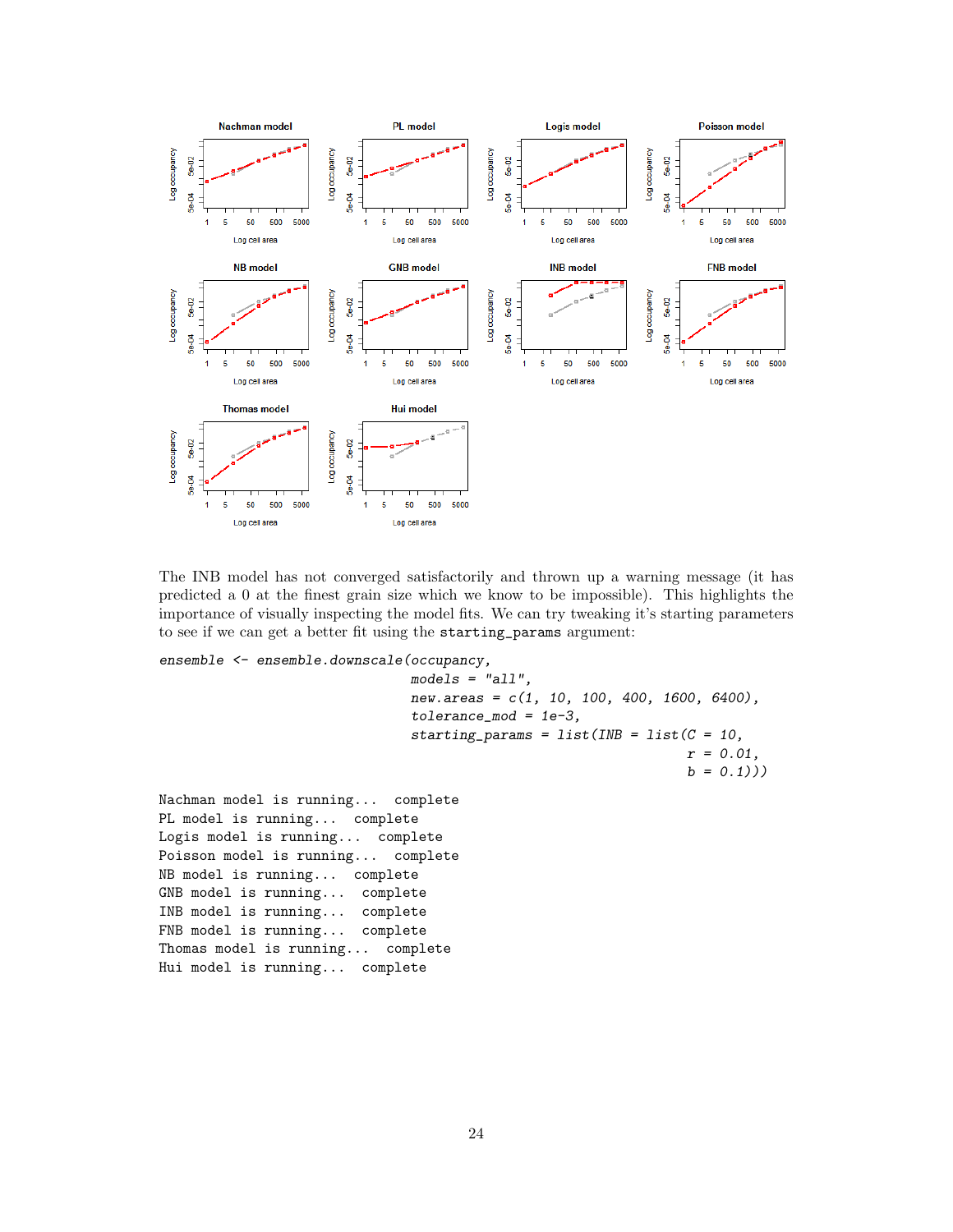## And the predicted mean area of occupancies for each grain size ensemble\$AOO[, c("Cell.area", "Means")]

|   | Cell.area | Means            |
|---|-----------|------------------|
| 1 | 1         | 617.8954         |
| 2 | 10        | 2966.7477        |
| 3 | 100       | 13958.6322       |
| 4 | 400       | 32781.6381       |
| 5 | 1600      | 68197.5079       |
| 6 |           | 6400 117253.2752 |



So far we have simply drawn a rectangle around our points, but perhaps we have a better idea of the possible range limits of the species. In our case, it is probably sensible to set the extent as mainland UK. A shapefile of the UK has been provided which we can load in.

```
uk <- system.file("extdata", "UK.shp", package = "downscale")
uk <- shapefile(uk)
## reproject to be the same coordinate system as our GBIF data (in km)
uk <- spTransform(uk,
                  CRS("+proj=lcc +lat_1=49.8333339 +lat_2=51.16666733333333
                       +lat_0=90 +lon_0=4.367486666666666 +x_0=150000.01256
                       +y_0=5400088.4378 +ellps=intl +units=km +no_defs"))
## plot our GBIF records on top of the UK polygon
plot(uk)
plot(records.coords, add = TRUE, col = "red)
```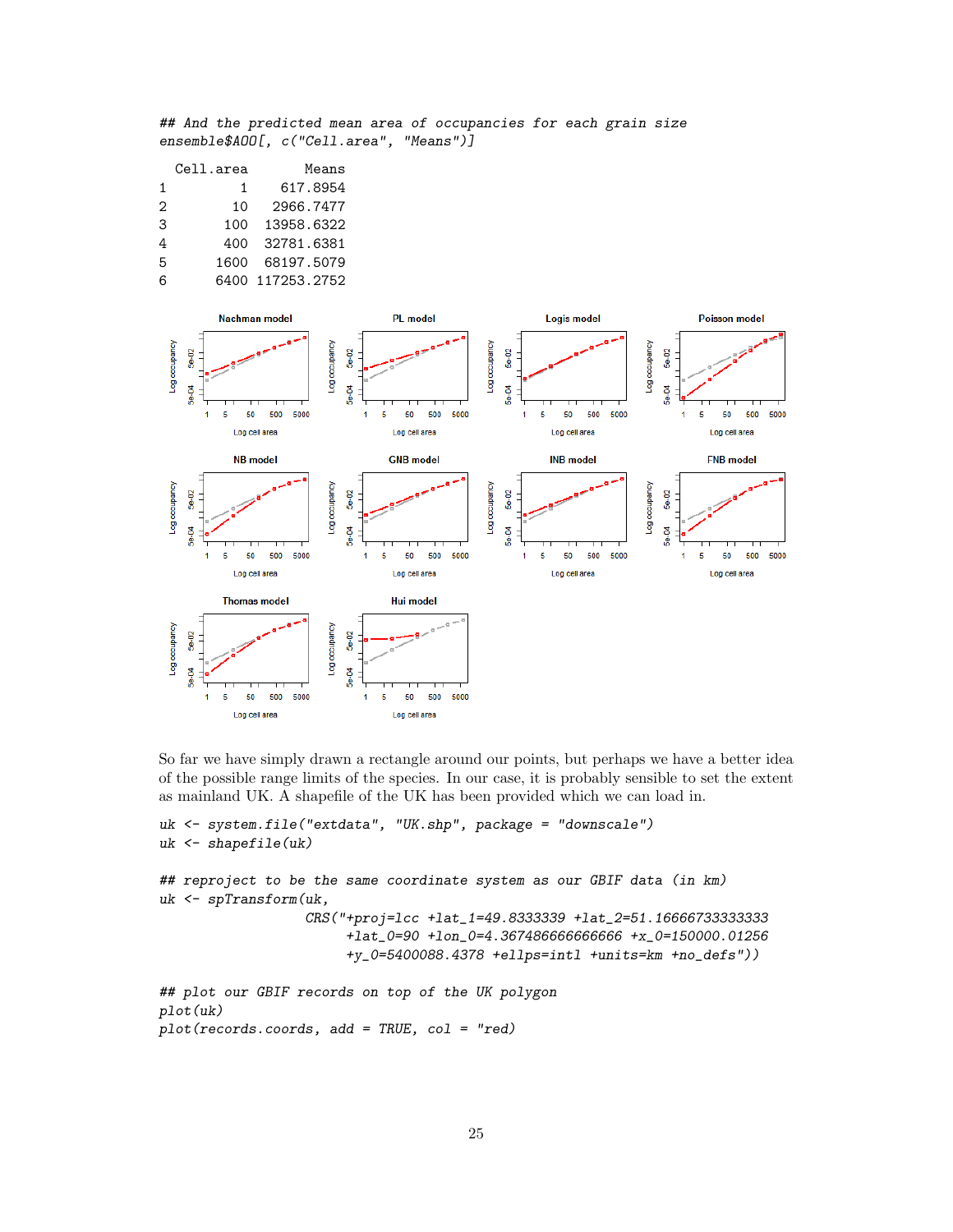

Now, we make our raster of presence-absence the same way as before, except this time we set the extent to be the same as that of the polygon. We then mask the raster file with the UK polygon so that any cells outside this polygon are assigned as NA (unsampled cells):

```
## create a blank raster with the same extent as the UK polygon
gbif_raster <- raster(ext = extent(uk),
                      res = cell.width)
## assign cells with presence records as 1
gbif_raster <- rasterize(records.coords, gbif_raster, field = 1)
## convert cells with NA (no records) to 0
gbif_raster[is.na(gbif_raster)] <- 0
## mask the raster to the UK polygon, so cells outside the polygon are NA
gbif_raster <- mask(gbif_raster, uk)
## plot the masked atlas raster and overlay with the UK polygon
plot(gbif_raster, legend = FALSE)
plot(uk, add = TRUE)
```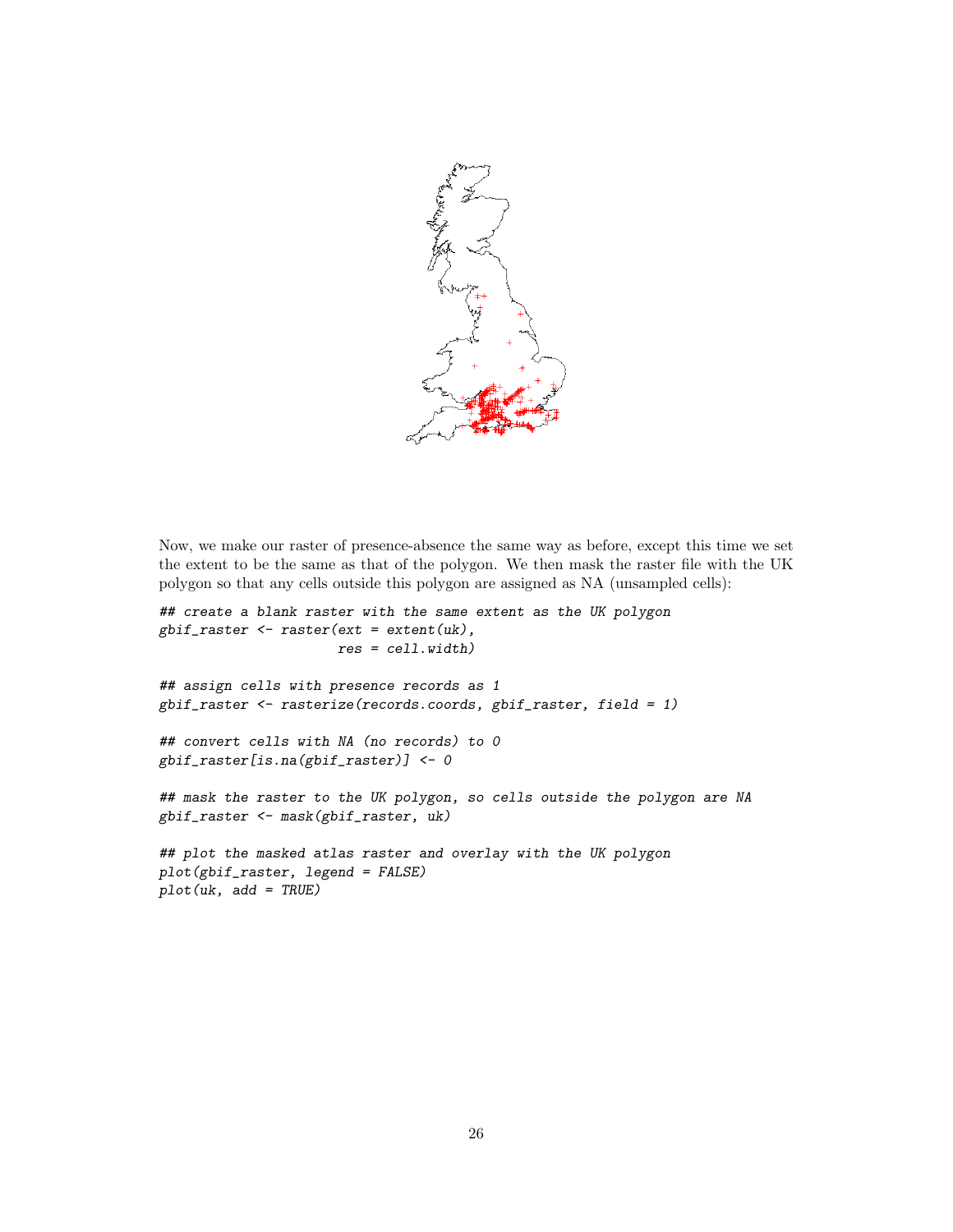

Now, we just upgrain and downscale as before:

occupancy <- upgrain(gbif\_raster, scales = 2, method = "All\_Sampled")



ensemble <- ensemble.downscale(occupancy,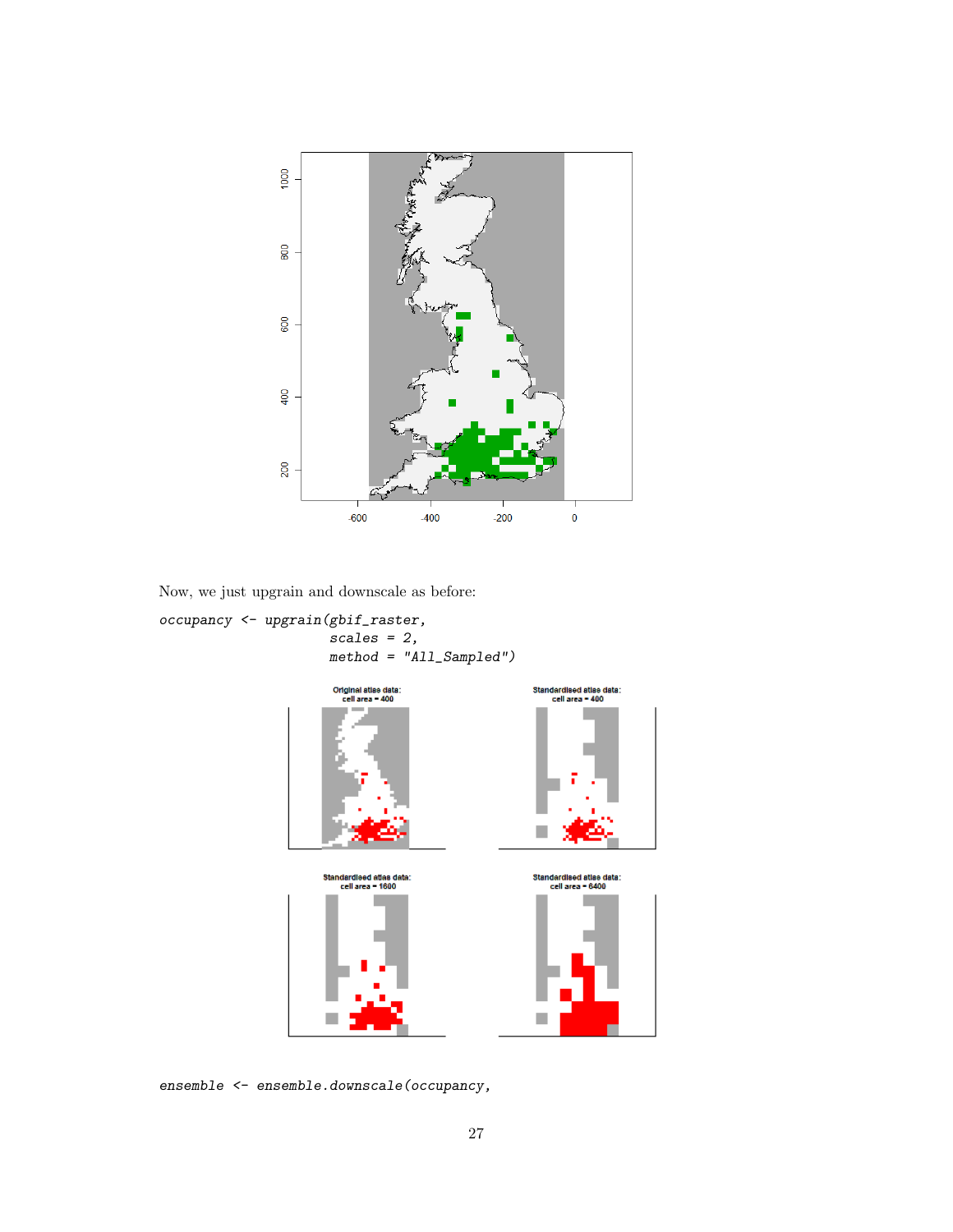```
models = "all".new.areas = c(1, 10, 100, 400, 1600, 6400),
tolerance_mod = 1e-3,
starting_params = list(INB = list(C = 10,r = 0.01,
                                  b = 0.1))
```
Nachman model is running... complete PL model is running... complete Logis model is running... complete Poisson model is running... complete NB model is running... complete GNB model is running... complete INB model is running... complete FNB model is running... complete Thomas model is running... complete Hui model is running... complete

## And the predicted mean area of occupancies for each grain size ensemble\$AOO[, c("Cell.area", "Means")]

|                   | Cell.area | Means       |
|-------------------|-----------|-------------|
| 1                 | 1         | 665.2036    |
| $\mathcal{D}_{1}$ | 10        | 3353.7223   |
| 3                 | 25        | 6408.7945   |
| 4                 | 100       | 17003.7297  |
| 5                 | 400       | 43131.0685  |
| 6                 | 1600      | 98390.5784  |
| 7                 | 6400      | 183332.8997 |